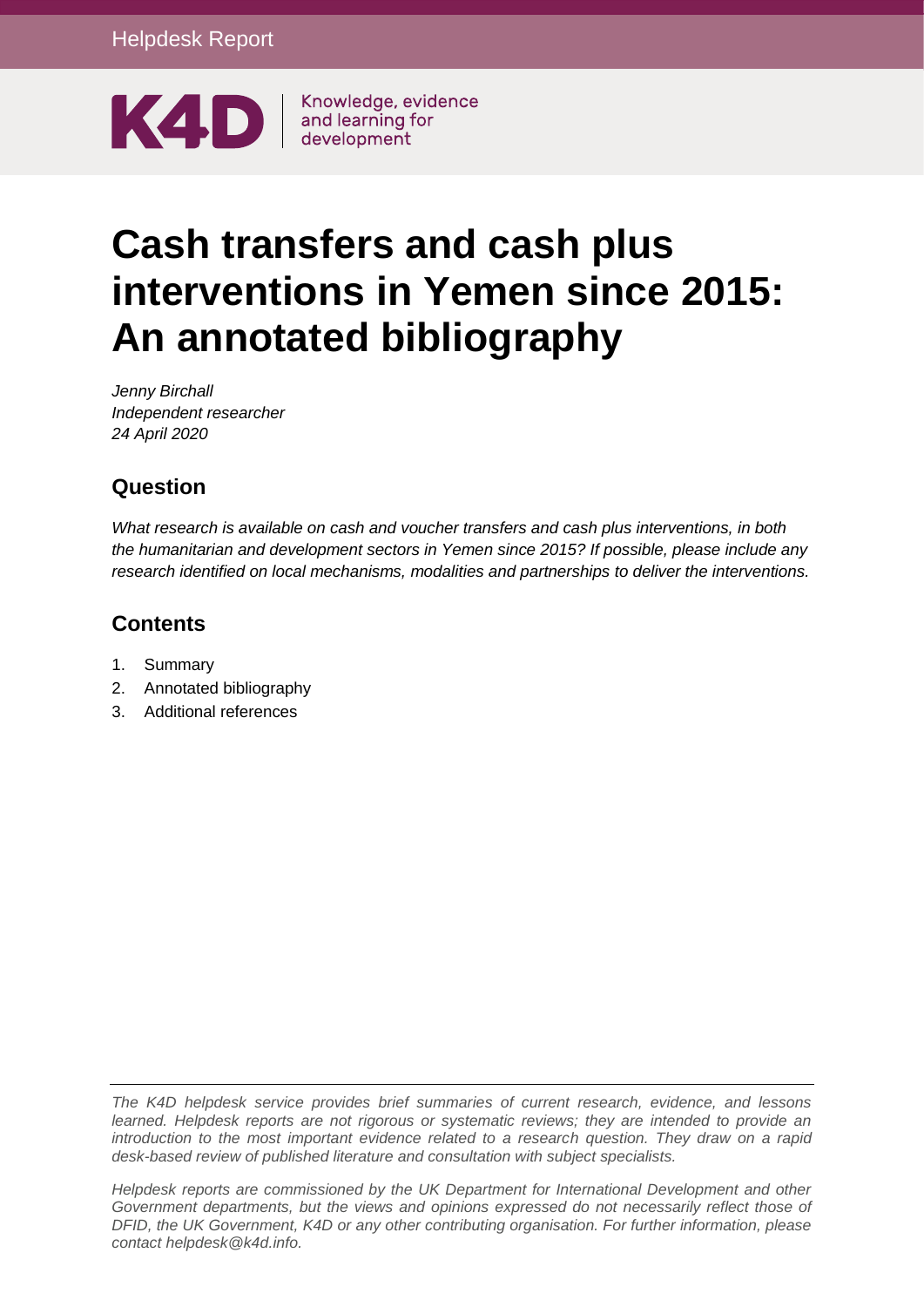# <span id="page-1-0"></span>**1. Summary**

Cash transfers are direct, regular and predictable non-contributory payments that help poor and vulnerable households to raise and smooth incomes (DFID, 2011). They can be restricted, meaning they can only be used on a limited set of items, or unrestricted. Voucher transfers are restricted in nature as they can only be redeemed on preapproved items with chosen retailers (CaLP, 2017). Cash plus interventions take a broader, more holistic approach, aiming to provide links and entry points into complementary services in addition to regular cash or voucher payments. They might include internal components such as nutritional supplements, behaviour change communications or psychosocial support, or external components such as provision of health insurance or referrals to services (Roelen et al, 2017).

While the primary aim of cash and voucher transfers is to reduce poverty and vulnerability, over time they can also protect living standards, promote wealth creation, improve access to education, prevent households from suffering shocks and contribute to transforming relationships within society (DFID, 2011, i; Bastagli et al, 2016, pp. 24-28).

Some cash and voucher transfer programmes have aimed to promote gender equality and women and girls' empowerment. Putting resources directly into the hands of women, programmes aim to address gender imbalances in families and communities, increasing women's bargaining power in the household and promoting their self-esteem and status (DFID, 2011, p. 41). However, evidence shows this process is varied, complex and not linear (Bastagli et al, 2016, pp. 10-11; Hagen-Zanker et al, 2017).

Cash transfers are also used as a form of humanitarian aid in emergencies and disasters to help people meet basic needs and to increase resilience (DFID, 2011, p. 42). Some countries have also introduced or expanded cash transfer programmes to help promote peacebuilding in the aftermath of conflict and state collapse (DFID, 2011, p. 44). Unconditional cash transfers are increasingly being used in fragile conflict areas, including Yemen (Ecker, Maystadt and Guo, 2019, p. 5). However, there remain gaps in evidence on how well cash transfers work in areas of conflict (Kurdi et al, 2019).

Prior to 2015, the Social Welfare Fund (SWF) was the flagship social protection programme in Yemen. The outbreak of conflict in 2015 meant the fund had to temporarily suspend its operations due to the conflict. At the current time the SWF is implemented by UNICEF with funding from the World Bank and the USA. It provides unconditional cash transfers and is well linked with humanitarian agencies. Also in operation is the Social Fund for Development (SFD), which provides conditional 'cash plus' and livelihoods interventions, with support from the World Bank, DFID and other bilateral donors. There is further discussion of the SWF and SFD below.

This annotated bibliography highlights a selection of resources focusing on cash and voucher transfers, or cash plus interventions, in Yemen. The resources included are not an exhaustive list; they represent those that could be identified within the time allocated. Resources are grouped into the following categories:

- Studies using evidence from 2015 onwards
	- o The context for social protection and cash interventions in Yemen
	- o Multi-programme learning and evaluations
	- Learning from and evaluations of cash and voucher programmes and interventions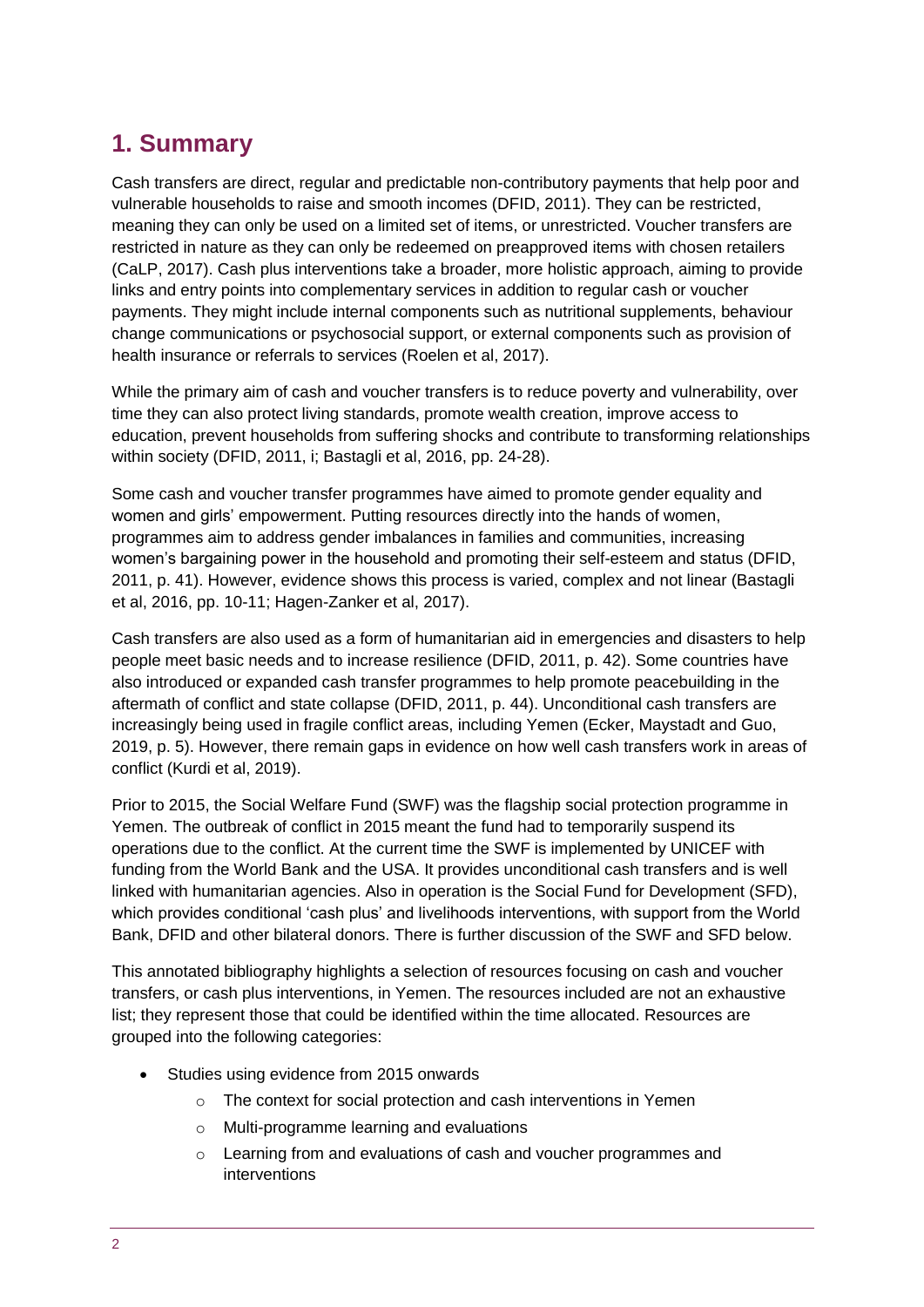- $\circ$  Learning from and evaluations of 'cash plus' programmes and interventions
- o Learning from and evaluations of cash for work/assets programmes
- Studies using evidence collected before 2015
	- o The context for social protection and cash interventions in Yemen
	- o Multi-programme learning and evaluations
	- o Learning from and evaluations of cash and voucher programmes and interventions

Resources were chosen for inclusion if they contained evidence on cash or voucher interventions, and/or discussion of delivery mechanisms, modalities and partnerships. Resources including data collected prior to the outbreak of conflict in Yemen in 2015 were included if it was felt that they offered learning relevant to the post-2015 context. The search also identified evaluations of economic empowerment projects in Yemen which included elements such as grants or loans (for example ISC, 2020; Al-Nabhnai, 2017), but these were considered beyond the scope of the research question. Resources include programme evaluations, learning papers, briefs and case studies, and peer reviewed research. It is important to note that some of the reports and reviews have in some cases been written by the same organisation that carried out the intervention, whereas others detail independent evaluations of interventions and programmes.

The search for resources identified some possible evidence gaps around cash transfers in Yemen since 2015. The existence of some gaps was confirmed by the experts consulted as part of the preparation of this bibliography. It is relatively straightforward to find information on some of the programmes that are in place (for example World Food Programme, 2020), and, as the resources included in the next section show, some evaluation reports are publicly available; both independent and those done in-house. These evaluations vary considerably in terms of the extent of quantitative and qualitative data collected and used. There are also several other learning and discussion papers highlighting good practice and recommendations. These all provide useful overviews and some qualitative and quantitative information about beneficiaries and impact.

While studies were conducted prior to 2015 on the perceptions and experiences of cash transfer beneficiaries in Yemen, there appears to be limited published evidence on this since 2015. Little evidence (both qualitative and quantitative) appears to be available on the impact of interventions disaggregated by particular groups of marginalised beneficiaries, such as, for example, people living with disabilities.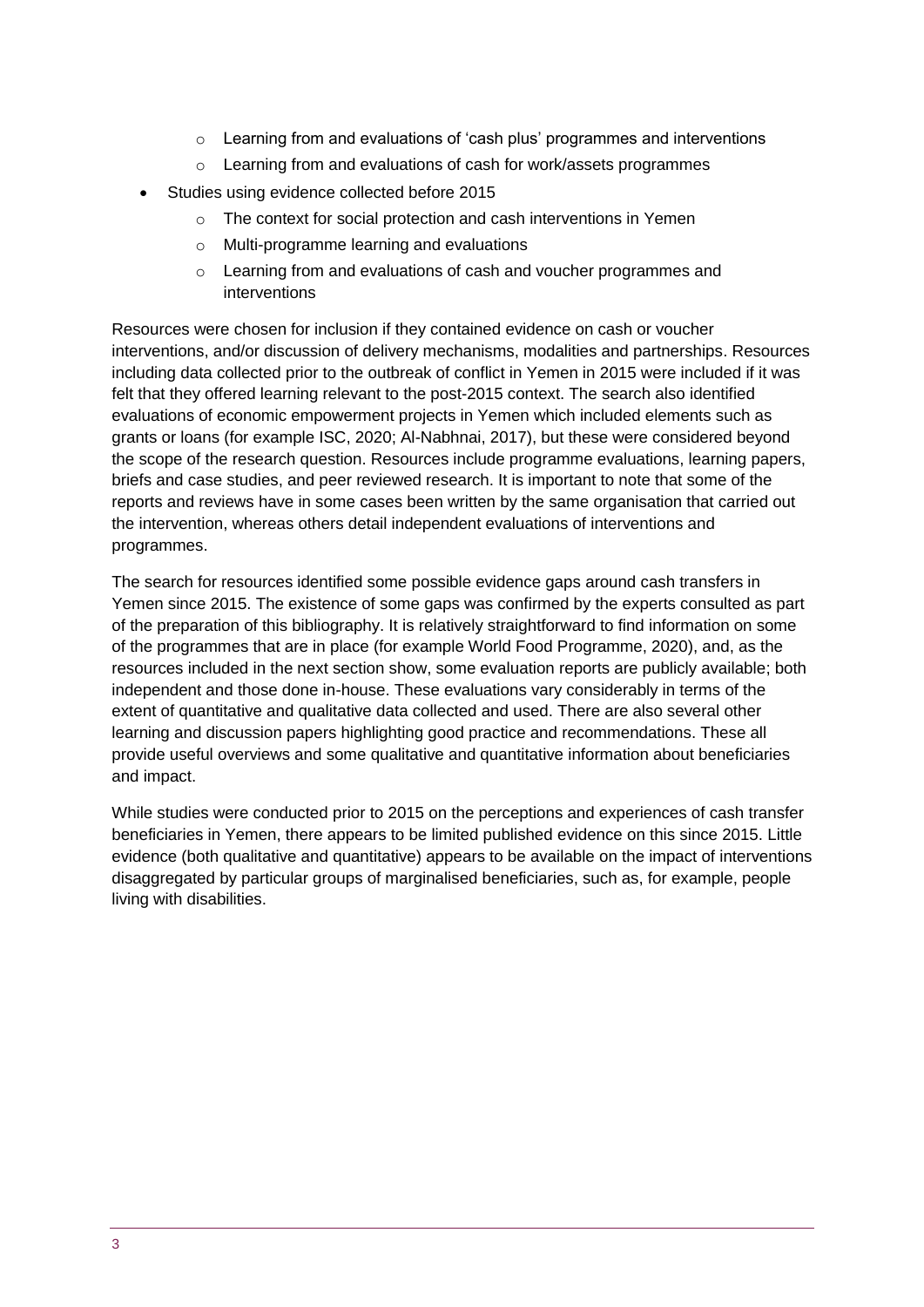# <span id="page-3-0"></span>**2. Annotated bibliography**

### **Studies using evidence from 2015 onwards**

#### **The context for social protection and cash interventions in Yemen**

**CMWG (2017).** *Inter-agency joint cash study: Market functionality and community perception of cash based assistance.* **CMWG and REACH.**  [http://www.cashlearning.org/resources/library/1515-inter-agency-joint-cash-study-market](http://www.cashlearning.org/resources/library/1515-inter-agency-joint-cash-study-market-functionality-and-community-perception-of-cash-based-assistance---yemen?keywords=market+functionality+and+community+perception+yemen&searched=1&pSection=resources&pTitle=library)[functionality-and-community-perception-of-cash-based-assistance--](http://www.cashlearning.org/resources/library/1515-inter-agency-joint-cash-study-market-functionality-and-community-perception-of-cash-based-assistance---yemen?keywords=market+functionality+and+community+perception+yemen&searched=1&pSection=resources&pTitle=library) [yemen?keywords=market+functionality+and+community+perception+yemen&searched=1&pSect](http://www.cashlearning.org/resources/library/1515-inter-agency-joint-cash-study-market-functionality-and-community-perception-of-cash-based-assistance---yemen?keywords=market+functionality+and+community+perception+yemen&searched=1&pSection=resources&pTitle=library) [ion=resources&pTitle=library](http://www.cashlearning.org/resources/library/1515-inter-agency-joint-cash-study-market-functionality-and-community-perception-of-cash-based-assistance---yemen?keywords=market+functionality+and+community+perception+yemen&searched=1&pSection=resources&pTitle=library)

This study by the Cash and Market Working Group (CMWG) aimed to build an understanding of the current market systems and perceptions of the Yemeni population towards cash transfer programmes, in order to identify the most appropriate method of cash-based intervention to be used by humanitarian actors in Yemen. The study found that multi-purpose cash grants targeting food, cooking gas, hygiene items and water trucking would be the most suitable form of cashbased assistance. The scarcity of banks and costs of transportation to banks was identified as a major barrier to accessing assistance, especially for women and older people. Other issues raised included the potential for tensions within households and communities if assistance was perceived as being distributed unevenly between groups, or to certain family members rather than others. The study notes that any cash-based assistance must therefore be flexible and convenient for recipients. It should meet their specific needs and should be able to be accessed without incurring transportation costs.

**Gentilini, U., Laughton, S. and O'Brien, C. (2018).** *Human(itarian) capital? Lessons on better connecting humanitarian assistance and social protection.* **Social protection and jobs working paper 1802. World Bank and World Food Programme.** [https://www.worldbank.org/en/topic/socialprotectionandjobs/publication/humanitarian-capital](https://www.worldbank.org/en/topic/socialprotectionandjobs/publication/humanitarian-capital-lessons-on-better-connecting-humanitarian-assistance-and-social-protection)[lessons-on-better-connecting-humanitarian-assistance-and-social-protection](https://www.worldbank.org/en/topic/socialprotectionandjobs/publication/humanitarian-capital-lessons-on-better-connecting-humanitarian-assistance-and-social-protection)

This report brings together learning from different countries and contexts on how humanitarian assistance and social protection systems might better coexist. It includes a section on addressing immediate needs and preserving social protection in Yemen, outlining World Bank engagement and partnerships in the country since 2016, which built on previous work with the Social Welfare Fund (SWF) and Social Fund for Development (SFD). The report argues that 'the case of Yemen provides evidence that even in the most severe emergencies, social protection systems built for more stable settings might be preserved for the future while also contributing to immediate emergency response purposes' (p. 34). Examples include UNICEF's cash transfer programme, which has adapted the SWF's former beneficiary list. The project has introduced improved complaints and appeals processes and has built new partnerships with local private sector organisations, which can be transferred back to SWF post-conflict. The World Food Programme's new beneficiary and transfer management platform, along with other international agency interventions, which could help to strengthen government systems, are also discussed. Five 'takeaways from conflict settings' are presented: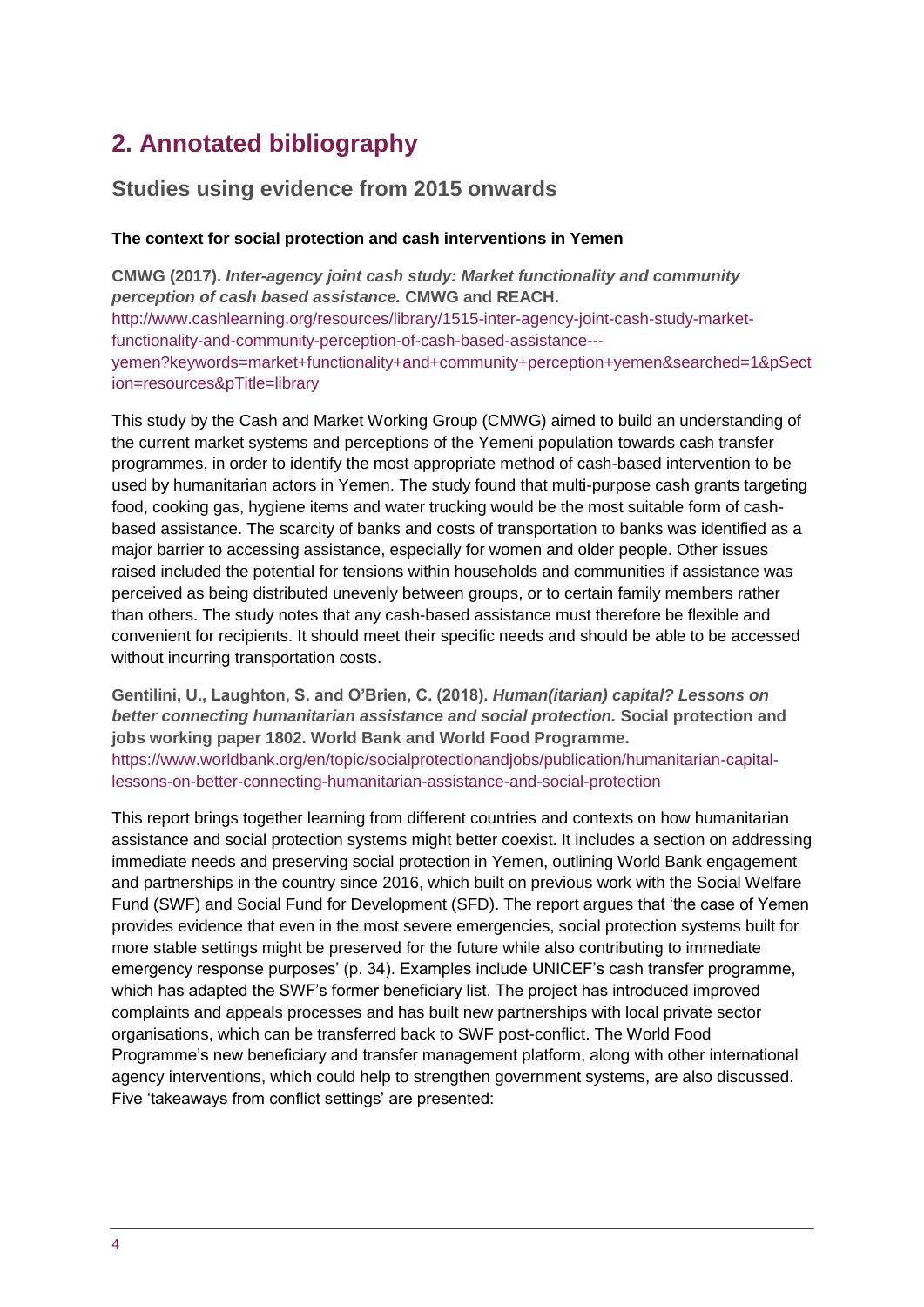- Pre-crisis national social protection delivery systems are useful even in the midst of an active conflict, as they provide a starting point for the targeting and delivery of humanitarian assistance.
- The work carried out by humanitarian actors in complex crises can lay the basis for future reengagement in social protection.
- Supporting the capacity of national systems during crises may help national social protection systems to relaunch after the crisis.
- World Bank grants to humanitarian agencies during conflict can help to create or maintain partnerships that will be useful post-crisis for building national social protection systems.
- Lessons and systems created by UN agencies during emergencies should be retained and shared in a post-crisis setting.

#### **Goodman, R., Frey, C., Steller, R., Ahmed, Z. and Qatinah, A. (2019).** *Yemen – Linking humanitarian cash and social protection (phase 1 report).* **DAI/DFID**

This report presents findings and analysis from phase one of the 'Yemen – linking humanitarian cash and social protection' study, which aims to contribute to and support DFID's work to improve humanitarian cash and social assistance in Yemen. The report contains an analysis of Yemen's political economy and the humanitarian and social protection context. It also includes a mapping of existing social protection and humanitarian cash programmes in Yemen, including coverage, registration, assessments, targeting, systems and modalities. The modalities considered include cash transfer programmes and conditional cash transfers (p. 19). It looks in detail at the Social Welfare Fund (SWF), the Social Fund for Development and the Yemen Emergency Crisis Response Project (ECRP). The report also considers current challenges in delivering humanitarian assistance and social protection in Yemen, and the capacity, complementarity and limitations of existing mechanisms, and opportunities to scale up or consolidate these.

#### **Goodman, R., Frey, C., Ahmed, Z., Steller, R. and Qatinah, A. (2019).** *Yemen – Linking humanitarian cash and social protection (phase 2 report).* **DAI/DFID**

This report presents further findings and analysis from phase two of the 'Yemen – linking humanitarian cash and social protection' study, which aims to contribute to and support DFID's work to improve humanitarian cash and social assistance in Yemen. The report sets out the context for this work, outlining the pre-conflict mechanisms for social protection; the Social Welfare Fund (SWF) and Social Fund for Development (SFD). Since 2014, the humanitarian system has been attempting to meet the needs of the most vulnerable in Yemen, with food, vouchers and cash assistance provided by UNICEF, the World Food Programme and the SFD.

The report notes that the evidence base on humanitarian need and the impact of the response in Yemen is weak. There is also little data on the effectiveness of different cash transfers, especially from the perspective of those who receive it. It also notes that humanitarian funding is unpredictable, delivery mechanisms are fragmented and agencies are prevented from accessing the most conflict affected areas. Transfers are therefore inconsistent and unreliable. The report argues that without an effective state entity to deliver social assistance, it will not be possible to scale up support in a sustainable way. Until this is possible, it is important to seek opportunities to increase compatibility between approaches and to begin developing the architecture for a longer-term cash transfer system. The report makes several recommendations: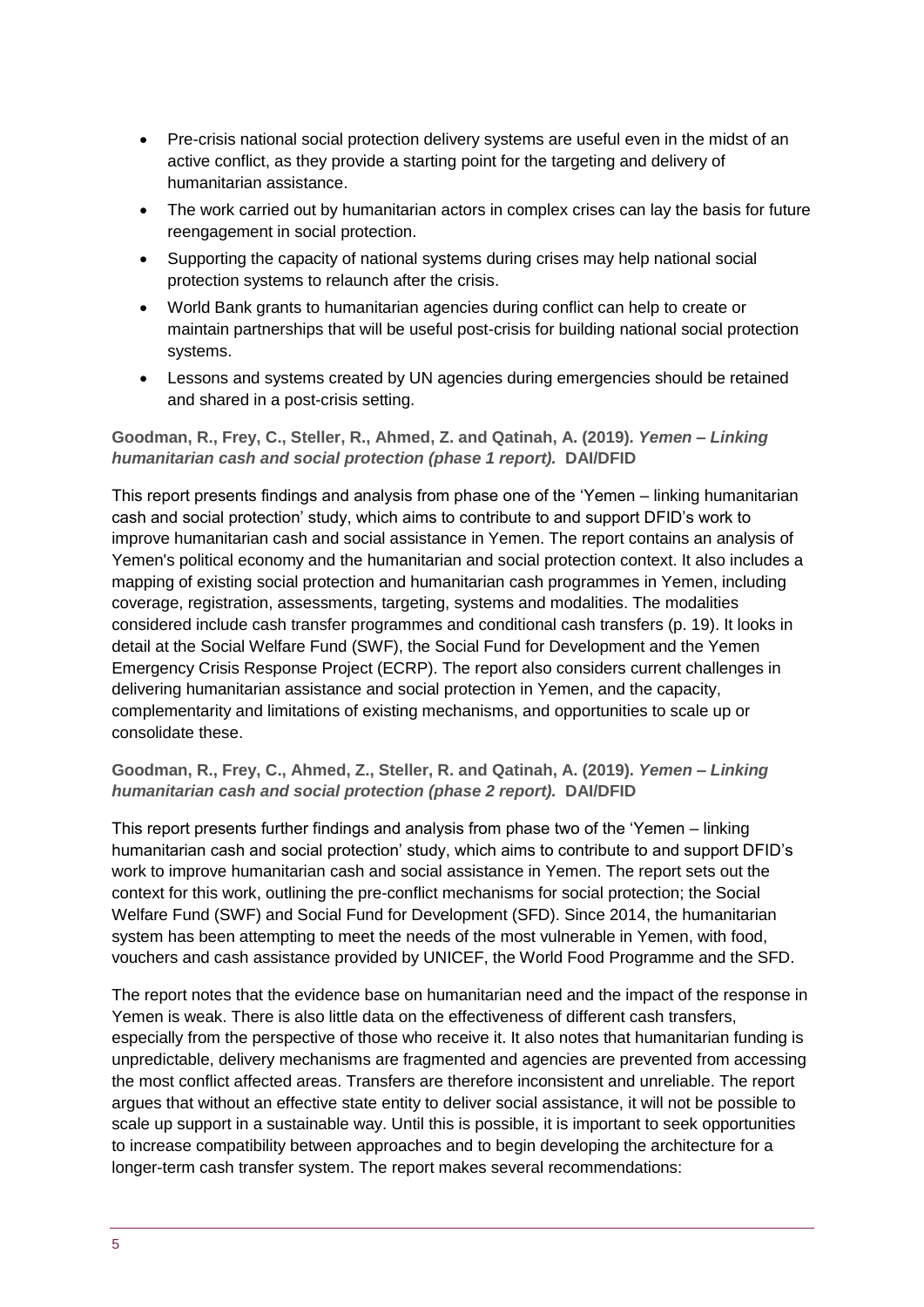- Enhance coordination and consensus, by:
	- o Forming and defining a donor group on cash transfers, spanning the humanitarian and development sectors
	- o Improving implementation stakeholder coordination
- Build the evidence base and agenda for humanitarian cash and social protection compatibility, by:
	- $\circ$  Creating a platform for operational research to build the analytical and evidence base for joint donor-led planning of humanitarian cash transfers
	- o Providing support to the Central Statistics Office in Yemen to prepare demographic data to support a future social protection system
- Support Yemeni institutions' increasing participation to deliver social protection, while meeting immediate needs, by:
	- o Supporting SWF as a future institutional alternative to external aid agencies
	- o Ensure SFD's continued delivery and possible expansion
	- o Maintain Yemeni institutional capacity for social assistance delivery
- Continue to support humanitarian agencies as long as necessary

**Hutton, J., Boeser, S. and Turnbull, M. (2018).** *CTP in challenging contexts: Case study on CTP and risks in Yemen 2015-2018.* **The Cash Learning Partnership.** [http://www.cashlearning.org/resources/library/1255-ctp-in-challenging-contexts-case-study-on](http://www.cashlearning.org/resources/library/1255-ctp-in-challenging-contexts-case-study-on-ctp-and-risks-in-yemen-20152018?searched=1¤tpage=26)[ctp-and-risks-in-yemen-20152018?searched=1&currentpage=26](http://www.cashlearning.org/resources/library/1255-ctp-in-challenging-contexts-case-study-on-ctp-and-risks-in-yemen-20152018?searched=1¤tpage=26)

This case study examines the scale-up of cash transfer programming in Yemen between 2015 and 2018, drawing out learning and recommendations for humanitarian actors about risk management for CTP in complex and volatile settings. It discusses a combination of factors allowing the scaling up of CTP: the fact that CTP had been a common modality in Yemen for some time, that existing infrastructure was in place for CTP prior to the outbreak of conflict; and that humanitarian actors have given focus attention to risk mitigation.

The study discusses a range of risk factors to be considered in CTP programming, many of which are not specific to CTP. These include: political context; aid diversion; monitoring challenges; weaknesses in national banking systems or currency; volatile markets; and limited service providers. It goes on to consider the mitigation measures used to counter these threats, which include: using community structures for targeting, mobilisation and conflict resolution; collectively negotiating exchange rates; conducting programme monitoring; and carrying out careful assessment of banks. The programmatic and funding approach of donors towards CTP between 2015 and 2018 is identified as a key enabling factor for the growth of CTP in Yemen.

The case study includes a number of recommendations for stakeholders in the Yemen CTP response and in similar contexts. These include:

- There should be a systematic, collective, open and consistent approach to risk identification and analysis among humanitarian actors and donors.
- Humanitarian actors should proactively share key resources, approaches and tools to assist in risk mitigation.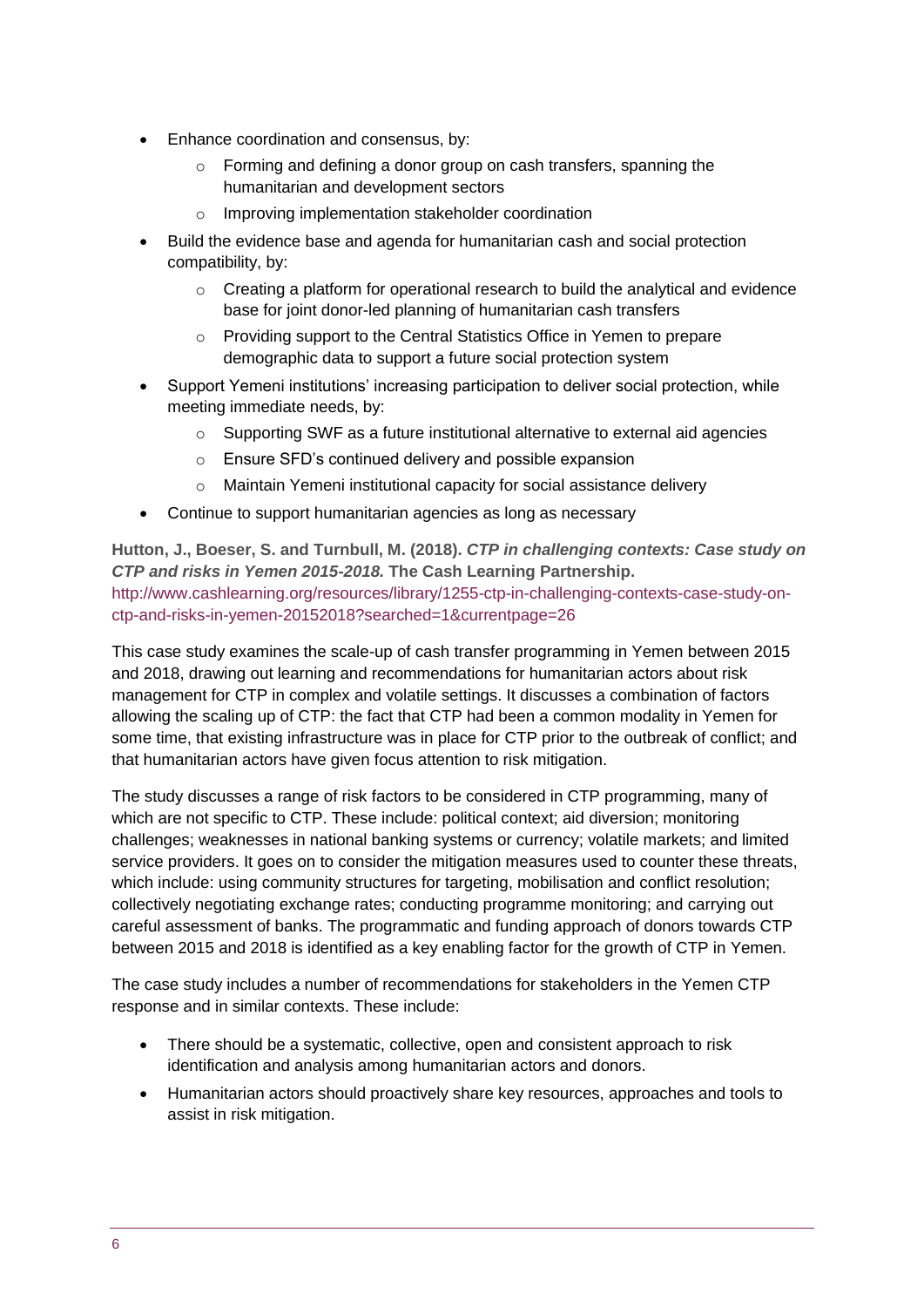- Governments outside of Yemen must continue to intervene on critical risk factors, and donors and humanitarian agencies must continue to collaborate and build strong advocacy positions.
- The dearth of (or lack of access to) current CTP data on Yemen must be rectified.
- Future CTP cases studies should explore issues of gender, CTP and risk more deeply, along with inclusion of monitory groups, people living with disabilities and other marginalised groups.

**REACH (2019).** *Secondary desk review of cash and markets data for Yemen.* **REACH and CMWG.**

[http://www.cashlearning.org/resources/library/1487-secondary-desk-review-of-cash-and-markets](http://www.cashlearning.org/resources/library/1487-secondary-desk-review-of-cash-and-markets-data-for-yemen?keywords=cash+and+markets+data+yemen&searched=1&pSection=resources&pTitle=library)[data-for-](http://www.cashlearning.org/resources/library/1487-secondary-desk-review-of-cash-and-markets-data-for-yemen?keywords=cash+and+markets+data+yemen&searched=1&pSection=resources&pTitle=library)

[yemen?keywords=cash+and+markets+data+yemen&searched=1&pSection=resources&pTitle=li](http://www.cashlearning.org/resources/library/1487-secondary-desk-review-of-cash-and-markets-data-for-yemen?keywords=cash+and+markets+data+yemen&searched=1&pSection=resources&pTitle=library) [brary](http://www.cashlearning.org/resources/library/1487-secondary-desk-review-of-cash-and-markets-data-for-yemen?keywords=cash+and+markets+data+yemen&searched=1&pSection=resources&pTitle=library)

This review of cash and markets data in Yemen identifies what data is publicly available in the following five areas: overall macroeconomic factors; market systems; financial service providers; needs and risk assessments; and monitoring and evaluation. Overall, the review found that few resources are published on a regular basis, so information quickly becomes outdated. Other findings were that: the majority of reports on macroeconomic factors use data that is two or more years old; there is only one publicly available assessment of financial service providers in Yemen; little information is available on risk assessment for cash-based programmes, and few studies have been published relating to the impact, effectiveness, or cost efficiency of cash programming in Yemen. Recommendations emerging from the review include:

- Increased sharing of data and information related to cash programming in Yemen.
- Increased sharing of baseline and beneficiary needs assessment data for informing cash programming by partners, and increased use of standardised baseline indicators where possible.
- Improved harmonisation of tools and methodologies for price and market monitoring to facilitate greater coverage quality and utility of this data.
- Development of a process to help Cash and Markets Working Group (CMWG) partners to coordinate impact assessments and share lessons learned.
- Discussion within the CMWG partners to agree which on evidence gaps cash based programming in Yemen are a priority to address, and collection of additional data to fill these gaps.

**SPaN (2019).** *Case study: Yemen. Guidance package on social protection across the humanitarian-development nexus.* **European Commission.** <https://socialprotection.org/discover/publications/span-2019-case-study-yemen>

This report sets out the context for humanitarian and development partnerships prior to, and post 2015 in Yemen. It discusses the Social Welfare Fund (SWF) – the flagship social protection programme in Yemen – which in 2015 had to suspend its operations due to the conflict. By 2017, the Social Fund for Development (SFD) was one of the few programmes still in operation in the country. The SFD was established in 1997 as a non-profit organisation and one of Yemen's main social safety net instruments, with support from the World Bank, and later EU funds. It focuses on labour intensive cash for work programmes, small and micro enterprise development,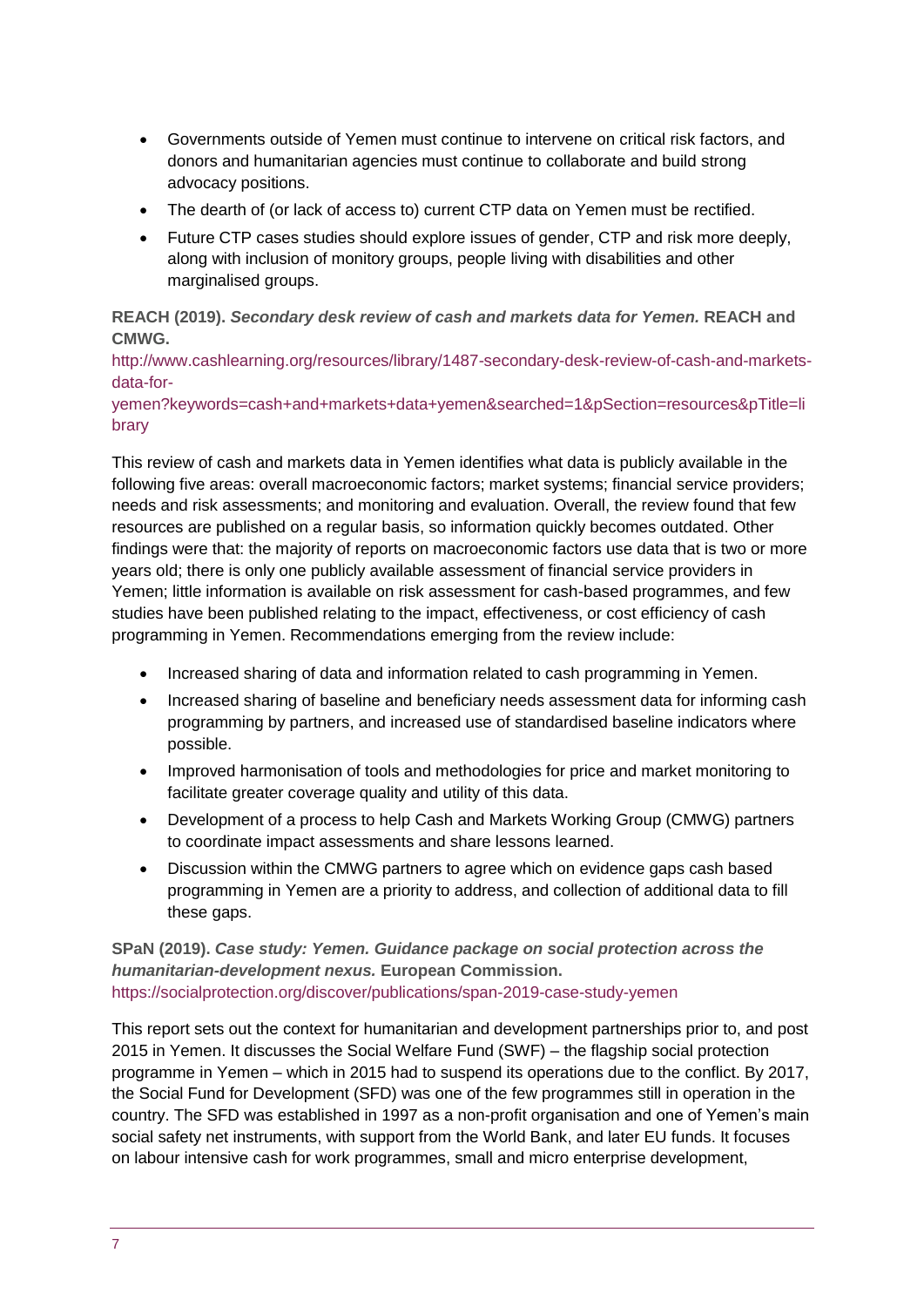capacity building and community and local development. In 2018, an extra component was added with EU funding; a cash for work programme for urban youth beneficiaries who are at risk of being radicalised by militant groups.

The report covers plans for EU action within the humanitarian development nexus in Yemen. These include joint programming efforts to build synergies and complementarity with new development-funded programmes. It outlines development programmes that have restarted in Yemen since 2016, including EU-funded actions managed by the European Commission's Directorate-General for International Cooperation and Development (DEVCO). These include DEVCO's 'social protection mechanisms for increased communities' resilience in fragile environments' programme and the European and Civil Protection and Humanitarian Aid Operation (ECHO) and DEVCO's 'responding to the food crisis in Yemen' intervention, which 'addresses the most pressing food security needs through in-kind (food baskets) or cash contributions', complemented with 'multi-purpose cash transfers aimed at strengthening families' resilience and livelihoods opportunities, as well as through community-based infrastructure rehabilitation' (p. 5).

Included in the report is a case study looking at projects UNICEF's social protection work in Yemen. From 2015-2017 this work included monthly unconditional, unrestricted cash transfers which made use of the SWF's systems and good practices. In 2017 UNICEF went on to launch the Emergency Cash Transfer Project (ECTP), with funds from the World Bank. This project reached 1.5 million vulnerable households across Yemen, using the SWF beneficiary list. It involved unconditional cash payments, targeted cash transfers for marginalised groups and cash assistance to internally displaced people.

UNICEF also implemented a rapid response mechanism project in partnership with Action Contre la Faim. This project included unconditional cash transfers for internally displaced populations in Abyan, Lahj and Aden. In 2018, UNICEF Yemen launched an integrated, holistic model of social assistance for urban poor, marginalised groups and internally displaced people in Amanat al Asimah in Sanaa. It includes income as well as providing links to services and targeted 7,000 people in its first phase.

#### **Multi-programme learning and evaluations**

**AAN Associates (2016).** *Evaluation of humanitarian assistance, UNICEF Yemen country office: Final report.* **UNICEF.**

[https://www.unicef.org/evaldatabase/files/Evaluation\\_of\\_Humanitarian\\_Assistance\\_--](https://www.unicef.org/evaldatabase/files/Evaluation_of_Humanitarian_Assistance_--_Yemen_Country_Office_2016-009.pdf) Yemen\_Country\_Office\_2016-009.pdf

This evaluation covers UNICEF's broad humanitarian response work in Yemen during 2015 and 2016. Its objectives were: to assess compliance against the agency's Core Commitments for Children in Humanitarian Action; to map and analyse whether the humanitarian assistance was appropriate; and to assess UNICEF's ability to reach out to the most vulnerable groups. The evaluation covered six operational units and two cross-cutting areas. These included: security; media and communication; human resources; resource mobilization; finance and administration; and information and communication technology (ICT).

Activities considered include cash assistance interventions – implemented through partnerships with local banks – prioritising the most marginalised groups, such as the Al-Muhamasheen community. Cash was provided only to women (mothers) based on the assumption that they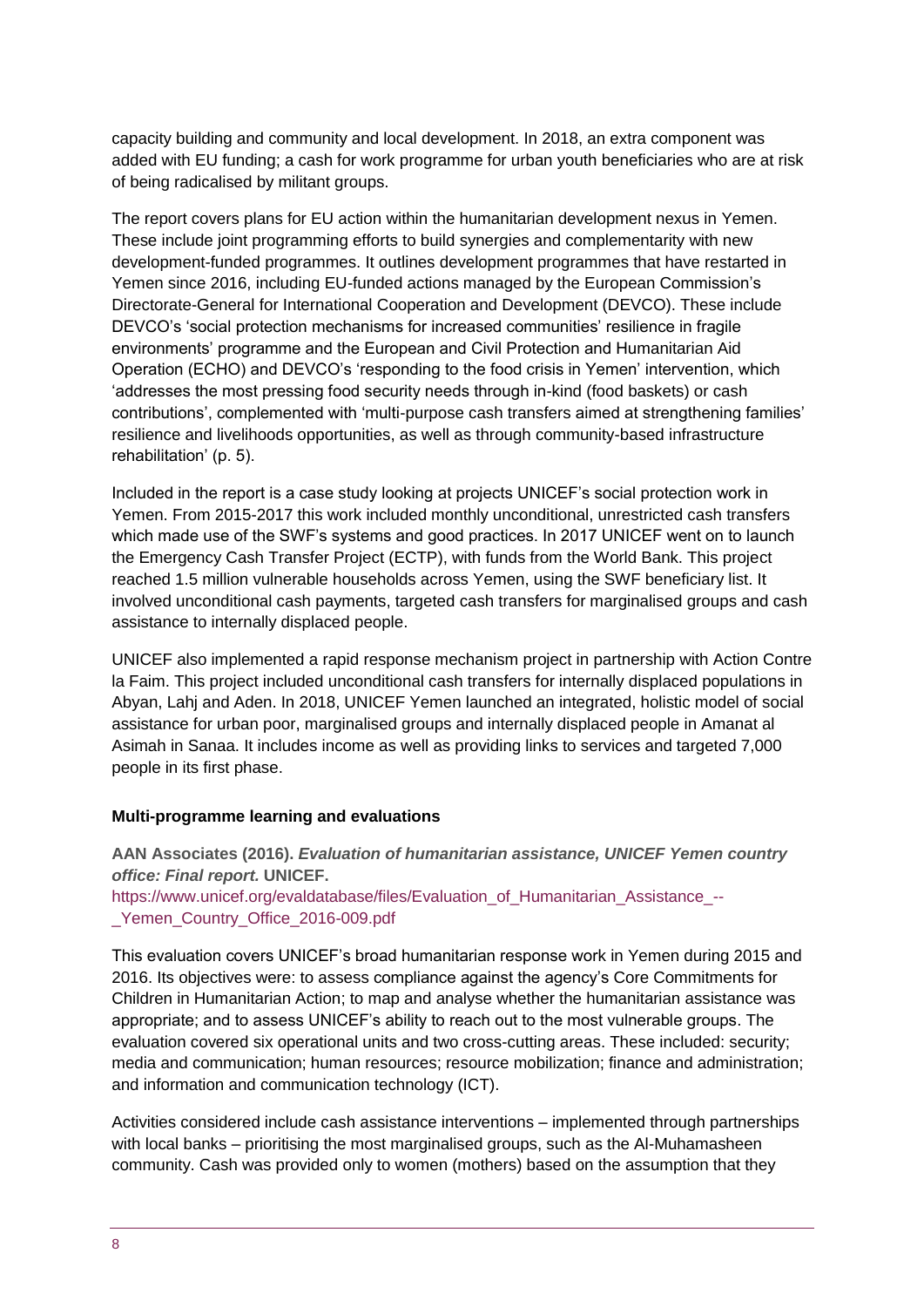would use it to support their families. Cash assistance was twinned with mother and child health and nutrition services. In 2015, 66,556 people in 8,000 households were assisted with cash transfers.

The findings of the evaluation included:

- CCC compliance was satisfactory for most units, despite a challenging security environment.
- The delivery approaches for humanitarian response were relevant to the context, and by partnering with public agencies and non-profit organisations, UNICEF Yemen was able to leverage its goodwill, infrastructure and presence to deliver continued (mostly uninterrupted) services.
- UNICEF Yemen had applied a methodical approach to prioritising beneficiaries for humanitarian aid. This was successful in targeting the population most affected by the conflict and escalation in hostilities, including people and communities in active conflict zones and internally displaced persons.
- Some interventions exceeded the planned targets (including for vaccination, micronutrients to children under 5, psychosocial and child protections services, and prenatal and post-natal services to pregnant and lactating mothers). Some targets were not reached (including for WASH, education, social protection grants and therapeutic care nutrition services for under 5 children).
- The fact that UNICEF Yemen had already been responding to Yemen's protracted crisis, as part of the United Nations system-wide humanitarian response plan, meant that there was already a good understanding of realities on the ground in terms of needs, culture sensitivities, pockets of isolation, the scale of needs, and delivery mechanisms that were previously successful.
- Twinning or integration of allied services (health and nutrition) could improve appropriateness, coverage and achieving cost-efficiencies.

#### **Al-Ahmedi, A. and de Silva, S. (2018).** *Delivering social protection in the midst of conflict and crisis: The Yemen Emergency Crisis Response Project***. Social Protection and Jobs Discussion Paper 1801. World Bank.**

[https://www.worldbank.org/en/country/yemen/publication/delivering-social-protection-in-the](https://www.worldbank.org/en/country/yemen/publication/delivering-social-protection-in-the-midst-of-conflict-and-crisis-the-case-of-yemen)[midst-of-conflict-and-crisis-the-case-of-yemen](https://www.worldbank.org/en/country/yemen/publication/delivering-social-protection-in-the-midst-of-conflict-and-crisis-the-case-of-yemen)

This discussion paper focuses on the Yemen Emergency Crisis Response Project (ECRP). It is divided into three sections: country context, project description and lessons learned. The ECRP began in 2016 and is supported by the World Bank and implemented by UNDP, UNICEF, the Yemen Social Fund for Development (SFD) and the Public Works Project. It builds on a preexisting national system of cash transfers and engages local private sector service providers in a range of interventions including unconditional cash transfers, public works initiatives, nutrition interventions and support for youth employment and small enterprise. In 2017 an additional component was added – the Emergency Cash Transfer Program (ECT), which targets Yemen's most vulnerable households, primarily to address food purchasing power constraints. The ECRP was designed to follow six key principles:

Simple and fast disbursement arrangements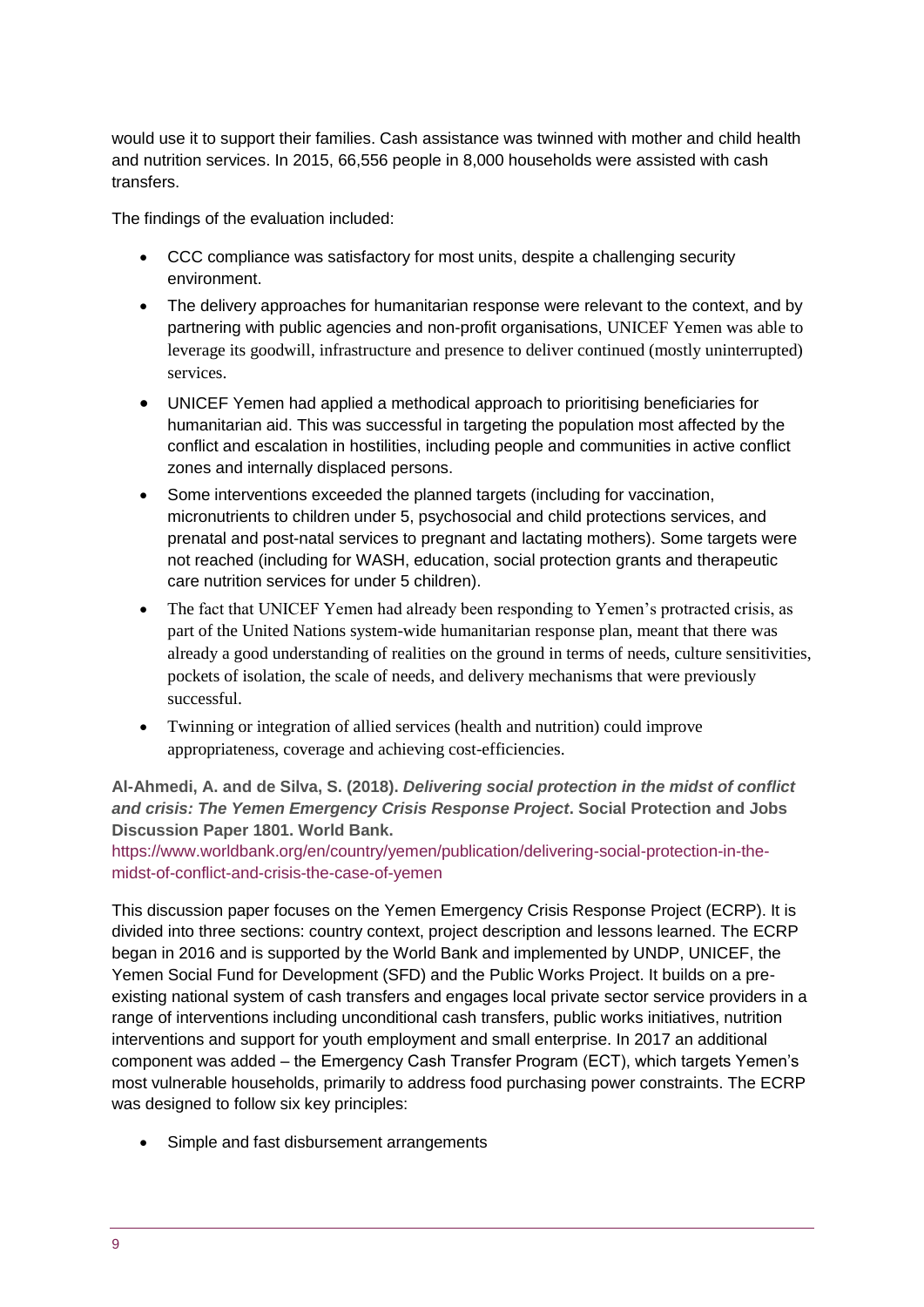- Prioritising and addressing the most pressing needs of the poor and conflict affected population
- Promoting approaches that preserve and foster social cohesion and national institutions
- Building the resilience of community-based structures
- Engaging female and male youth as beneficiaries, change agents and promoters of peace building
- Ensuring political neutrality and inclusiveness

Lessons learned include:

- Inclusive community-based approaches can support social cohesion even in conflict settings
- Political neutrality of implementing agencies is of crucial importance, and development partners must ensure this is not compromised in conflict situations
- Transparent targeting strategies increase support from diverse political actors and parties
- Institutional autonomy of public implementing agencies allows for the greater flexibility that is critical for delivering services during conflict
- Better oversight can be achieved by third party monitoring and the use of technology and social media
- Potential risks can be identified and mitigated by frequent and comprehensive review and assessment
- A robust grievance redress mechanism must function in all levels of the programme
- In order to serve populations affected by conflict and to leverage complementarities between humanitarian and development aid, a different model of partnership was needed
- Complementarity with other human development operations is only effective when operationalised at local and site level

#### **Learning from and evaluations of cash and voucher transfer programmes**

**Abdullah, F., Alqadasi, M. and Almussaabi, M. (2019).** *Addressing the food crisis in Yemen. Evaluation report.* **CARE and Action Contre La Faim.** [https://www.careevaluations.org/evaluation/addressing-food-crisis-in-yemen-executive-summary](https://www.careevaluations.org/evaluation/addressing-food-crisis-in-yemen-executive-summary-of-evaluation/)[of-evaluation/](https://www.careevaluations.org/evaluation/addressing-food-crisis-in-yemen-executive-summary-of-evaluation/)

This report presents the findings of an evaluation of CARE and Action Contre La Faim's EU funded multipurpose cash project in Abyan and Amran, Yemen. Running from 2017-2019, the project aimed to enhance food security and support livelihood activities, savings groups and the resilience of communities. The project's multipurpose cash (MPC) transfers were intended to cover basic needs. They were either one off or regular payments, designed to offer maximum flexibility.

The evaluation used mixed methods. Its aim was to gather learning about replicating interventions and expanding the programme's reach and transfer cycles. It found that the MPC model was more relevant to beneficiaries' needs and wider in impact than pure cash transfers or conditional cash transfer assistance. It also promoted increased community harmony and decreased family conflict. However, while transfers were very effective during the distribution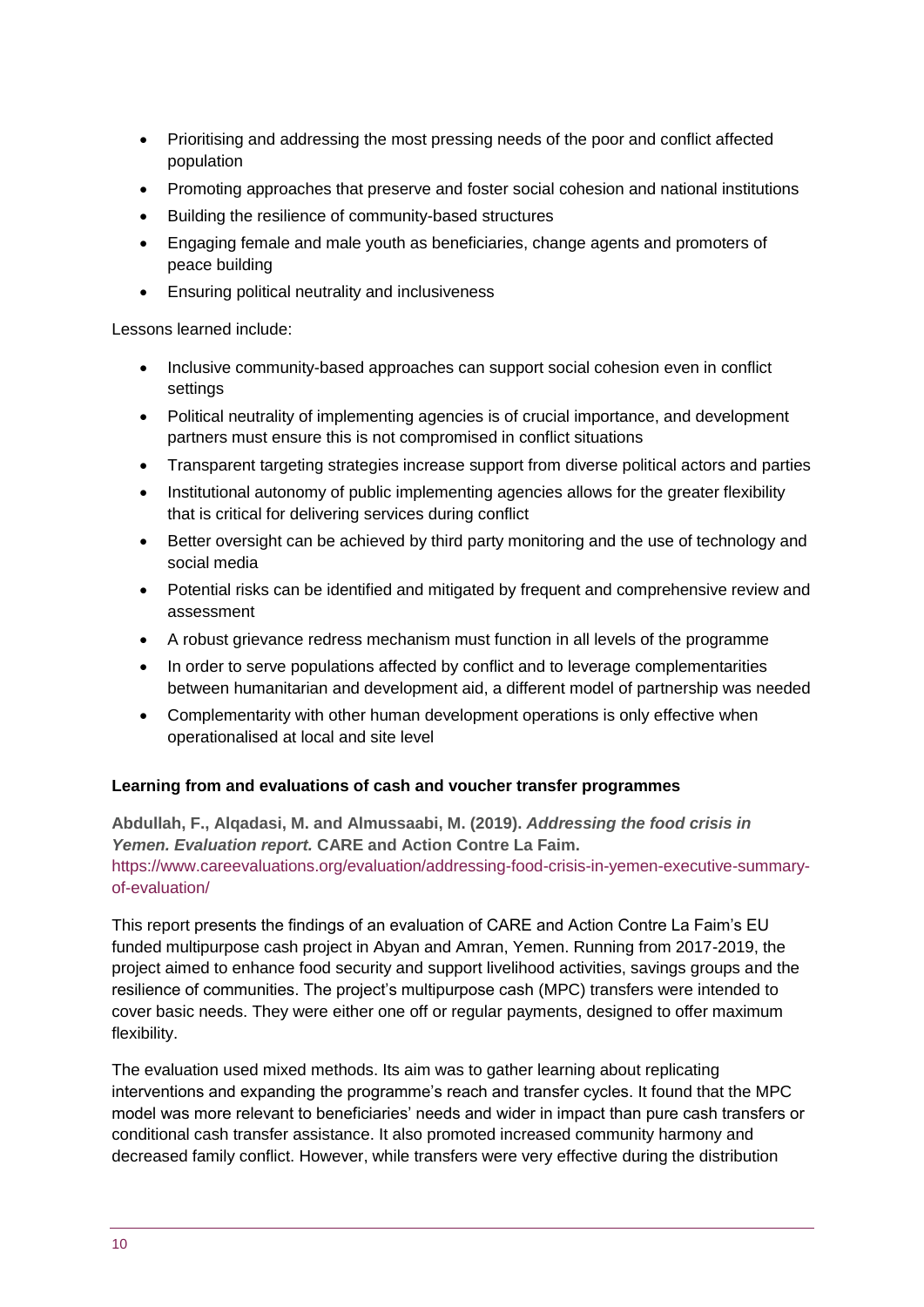period, they were not sufficient to enable vulnerable households to continue to meet their needs when the support ended, as they did not give space for saving or allow for medical needs. The evaluation also found that involving the local community through community committees helped to better identify the needs of the targeted communities. Recommendations for future stages of the project include:

- Increase the MPC amounts to reflect medical needs and give more space for saving or investing in income generation activities.
- Continue the support to the current beneficiaries, adding in livelihood and income generating activities to promote sustainability.
- Take into account the specific needs of households and unique contextual factors when defining the amount of the minimum expenditure basket.
- Promote the MPC project design and lessons learned from the project to donors and humanitarian actors working in Yemen.

**ADRA Yemen (2020).** *Implementation and use of paper and electronic food voucher systems in Yemen.* **ADRA.**

[http://www.cashlearning.org/resources/library/1547-implementation-and-use-of-paper-and](http://www.cashlearning.org/resources/library/1547-implementation-and-use-of-paper-and-electronic-food-voucher-systems-in-yemen?keywords=implementation+and+use+of+paper+and+electronic&searched=1&pSection=resources&pTitle=library)[electronic-food-voucher-systems-in-](http://www.cashlearning.org/resources/library/1547-implementation-and-use-of-paper-and-electronic-food-voucher-systems-in-yemen?keywords=implementation+and+use+of+paper+and+electronic&searched=1&pSection=resources&pTitle=library)

[yemen?keywords=implementation+and+use+of+paper+and+electronic&searched=1&pSection=r](http://www.cashlearning.org/resources/library/1547-implementation-and-use-of-paper-and-electronic-food-voucher-systems-in-yemen?keywords=implementation+and+use+of+paper+and+electronic&searched=1&pSection=resources&pTitle=library) [esources&pTitle=library](http://www.cashlearning.org/resources/library/1547-implementation-and-use-of-paper-and-electronic-food-voucher-systems-in-yemen?keywords=implementation+and+use+of+paper+and+electronic&searched=1&pSection=resources&pTitle=library)

This brief looks at the Adventist Development and Relief Agency's (ADRA) food voucher intervention – Food Assistance for Abyan, Al-Dhale'e, and Lahj (FAADL) – which began in 2016. Paper and electronic food vouchers were chosen over other types of transfers because of several factors: preservation of dignity; effect on local markets; timeliness; ability to monitor; and nutrition promotion. The brief explains that food vouchers allow beneficiaries to choose their nearest vendor instead of going to one distribution point, and they reduce the risk of assault because vouchers are less attractive to thieves. Another measure put in place was genderspecific voucher distribution, with separate queues for female beneficiaries, and gender-specific distribution teams, allowing women to feel at ease and recognising Yemen's cultural norms. Vouchers were restricted to nutritionally rich foods and beneficiaries received nutrition education, training, counselling and messaging focused on behaviour change. Training was held on the same day as voucher distribution. ADRA engaged local community stakeholders in all phases of programme implementation, including in beneficiary selection.

**Ward, S. and Qatinah, A. (2019).** *The gendered dimension of multi-purpose cash supporting disaster resilience. Early learning on the impacts of multi-purpose cash transfers and community support projects on household and community resilience building, Amran and Abyan Governorates, Yemen.* **Care and Action Contre La Faim.** [http://www.cashlearning.org/resources/library/1384-the-gendered-dimension-of-multi-purpose](http://www.cashlearning.org/resources/library/1384-the-gendered-dimension-of-multi-purpose-cash-supporting-disaster-resilience?keywords=gendered+dimension+of+multi&searched=1&pSection=resources&pTitle=library)[cash-supporting-disaster-](http://www.cashlearning.org/resources/library/1384-the-gendered-dimension-of-multi-purpose-cash-supporting-disaster-resilience?keywords=gendered+dimension+of+multi&searched=1&pSection=resources&pTitle=library)

[resilience?keywords=gendered+dimension+of+multi&searched=1&pSection=resources&pTitle=li](http://www.cashlearning.org/resources/library/1384-the-gendered-dimension-of-multi-purpose-cash-supporting-disaster-resilience?keywords=gendered+dimension+of+multi&searched=1&pSection=resources&pTitle=library) [brary](http://www.cashlearning.org/resources/library/1384-the-gendered-dimension-of-multi-purpose-cash-supporting-disaster-resilience?keywords=gendered+dimension+of+multi&searched=1&pSection=resources&pTitle=library)

This study looks at the impact of a EU funded ten-month multi-purpose cash programme (MPC) that began in 2017 in Abyan and Amran, Yemen, implemented by CARE Yemen and Action Contre La Faim. The study looks at how the programme affected the resilience of target households, with a particular focus on female headed households.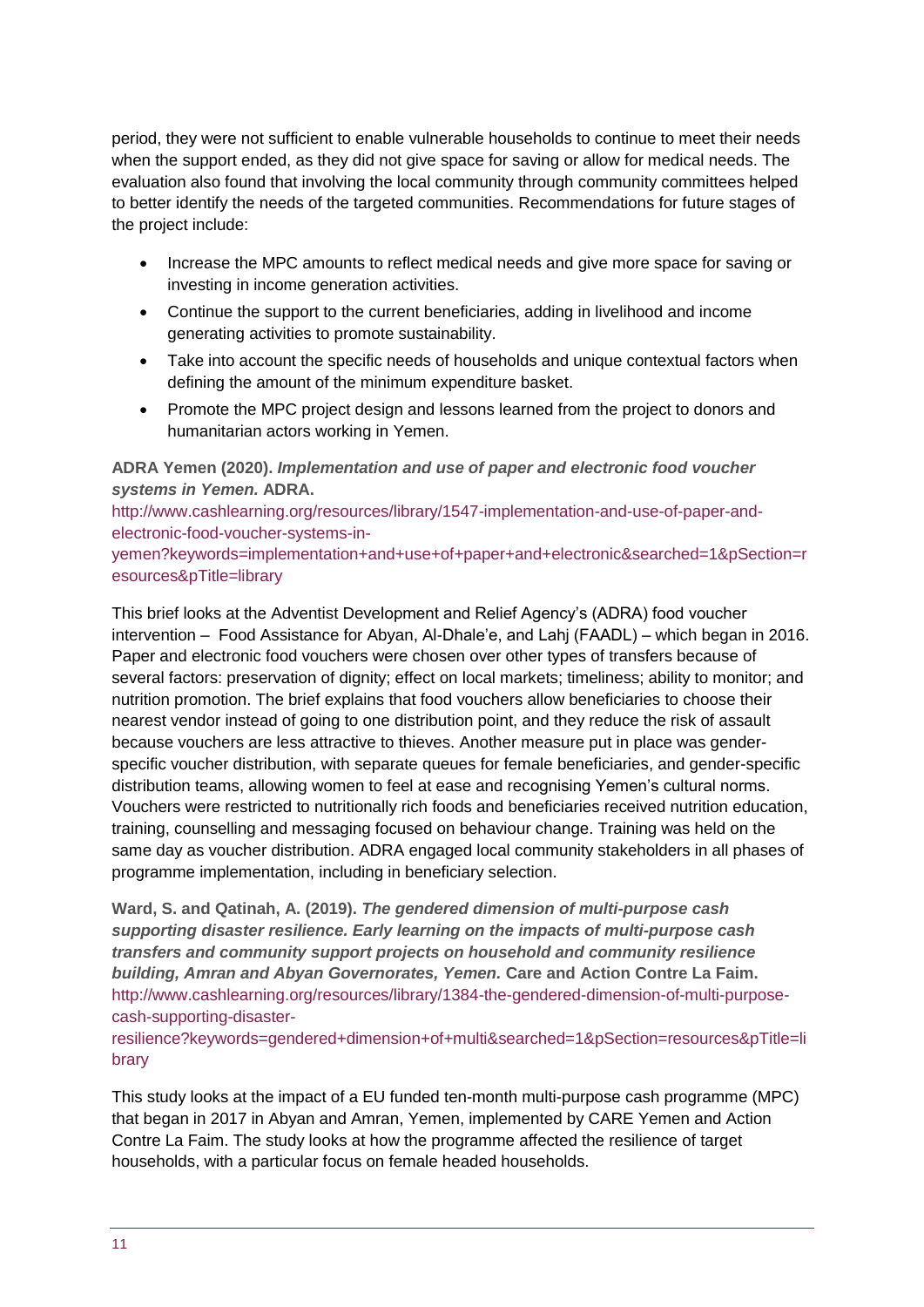Overall, the study found that the programme reduced negative coping behaviours in both female and male headed households. There was also a remarkable improvement in women's dietary diversity scores There was little difference between the ways that male and female headed households spent the cash payments; both reported using the money to meet basic needs as well as make debt repayments, investment in livestock and save money. However, the women in female headed households reported having significant decision making power over how the money would be spent in their household. Recommendations and findings made by the study include:

- The targeting of female headed households is not enough to create change in gender normative behaviour.
- To learn more about the impact of MPC programmes on shifts in gender equity and empowerment, questions on gender norms and barriers need to be built into programmes design and monitoring and evaluation plans.
- Once families begin to invest in resources or livelihoods strategies, MPCs should not stop. To protect gains it may be necessary to continue MPCs during continued resilience programming.

#### **Learning from and evaluations of 'cash plus' programmes**

**Kurdi, S., Ghorpade, Y. and Ibrahim, H. (2019).** *The cash for nutrition intervention in Yemen: Impact evaluation study.* **Regional Program Working Paper 19. IFPRI and the World Bank.** 

<https://www.ifpri.org/publication/cash-nutrition-intervention-yemen-impact-evaluation-study>

This report evaluates the impacts of the Cash for Nutrition programme in Yemen during the period 2015-17. The intervention was part of the Yemen Emergency Crisis Response Project (ECRP), and was implemented by the Yemen Social Fund for Development. The programme was an expansion of an existing conditional cash transfer intervention set up in 2015. The programme included more than 40,000 beneficiaries. The aim of the programme was to improve nutritional outcomes through increasing household income and improving knowledge about healthy child feeding and sanitation practices. In order to receive the cash transfers, mothers of children under two and pregnant women were encouraged to attend training on nutrition and comply with child monitoring and treatment of malnutrition. Local women were recruited as community health volunteers so that they could provide monthly education sessions and monitor the children of participating households.

The evaluation focused on the programme's impact on child nutrition indicators and related intermediate variables. Specifically, it aimed to measure:

- The impact of the programme on eligible households
- The degree to which household characteristics, details of programme implementation, and the external environment increased or decreased programme impact
- The functioning of the programme and changes in household welfare in the conflict environment.

The report looks at the context and time trends for the programme, and a range of programme impacts. Key impacts include: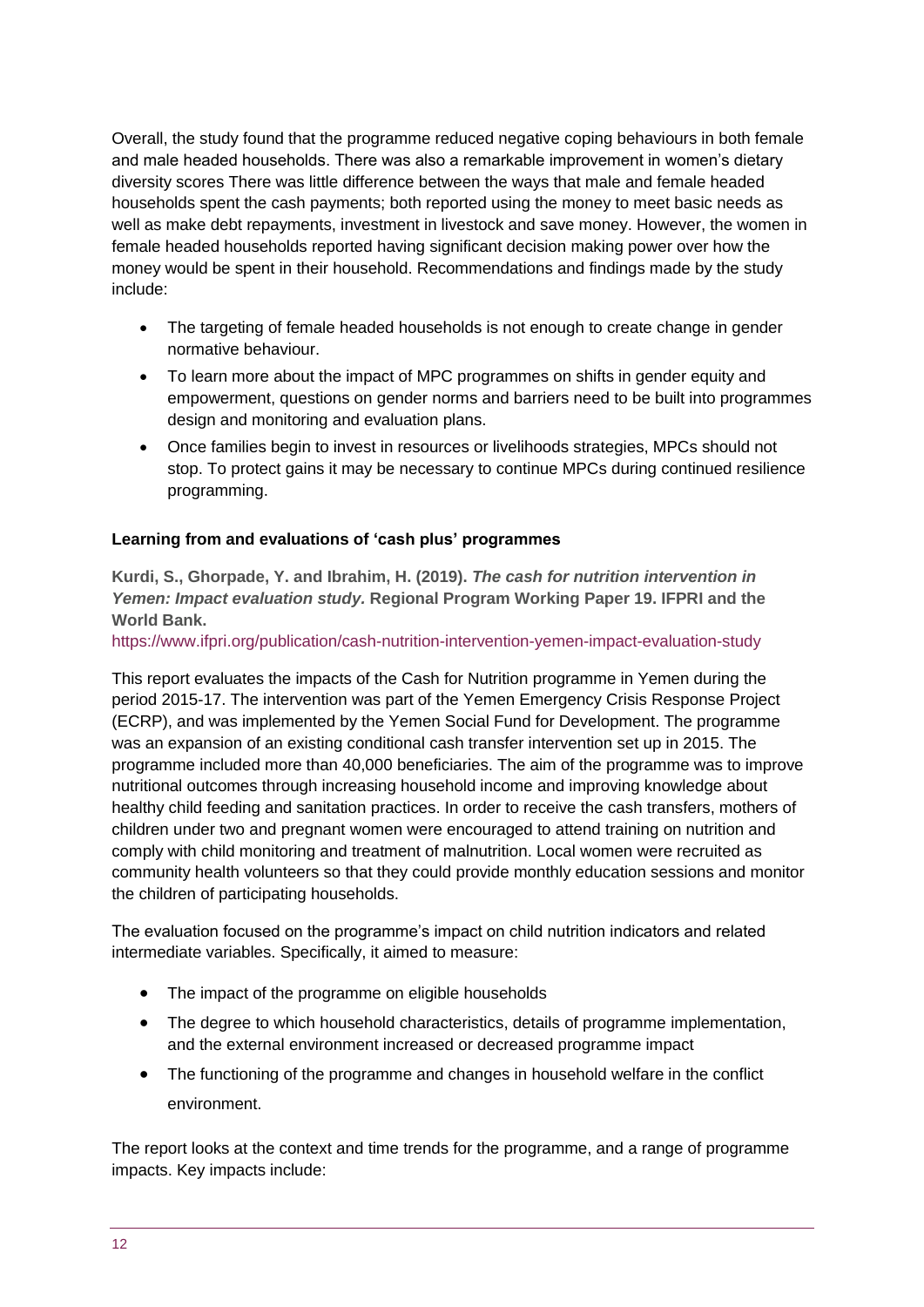- A decreased share of children with moderate or severe malnutrition
- An increase in household spending on key non-staple food items
- An increase in child dietary diversity scores for programme households
- Increased knowledge about the importance of early breastfeeding, the problems of gat usage and on how to feed children when they are sick
- Increased likelihood of early initiation of breastfeeding
- A positive impact on whether women are able to move freely outside of their residence and on aspirations and expectations for daughters' education

The report also states that the programme had 'spillover' effects into non-treated household, who reported attending training sessions and learning something new from community educators. Finally, the report notes that soft conditionality had been enough to motivate attendance at education sessions, that the education sessions had been successful in improving nutrition knowledge and practice, and were adapted well to meet a largely illiterate audience.

**Kurdi, S., Breisinger, C., Ibrahim, H., Ghorpade, G. and Al-Ahmadi, A. (2019).** *Responding to conflict: Does 'cash plus' work for preventing malnutrition? New evidence from an impact evaluation of Yemen's Cash for Nutrition program.* IFPRI, SFD and the World Bank. [https://www.ifpri.org/publication/responding-conflict-does-"cash-plus"-work-preventing](https://www.ifpri.org/publication/responding-conflict-does-)[malnutrition-new-evidence-impact](https://www.ifpri.org/publication/responding-conflict-does-)

This policy brief pulls out some key policy lessons from the evaluation of Yemen's Cash for Nutrition programme (see above). These are:

- Cash transfers combined with nutritional education in a conflict setting can have significant positive impacts on maternal and child dietary diversity, child weight-for-height and child height-for age. They may also significantly decrease moderate or severe acute malnutrition in children.
- Targeting plays an important role in the efficiency of cash transfers in reducing malnutrition. The greatest impacts tend to be among the poorest households included in the programme.
- Soft conditionality is an effective alternative to unconditional or strictly conditional cash transfer programmes in conflict settings, as it can encourage high attendance in education sessions without the risk of negative consequences for those who don't attend.

**Save the Children (2017).** *'Cash plus' programmes for children.* **A global poverty theme resource paper. Save the Children**. [https://resourcecentre.savethechildren.net/library/cash](https://resourcecentre.savethechildren.net/library/cash-plus-programmes-children)[plus-programmes-children](https://resourcecentre.savethechildren.net/library/cash-plus-programmes-children)

This paper discusses 'cash plus' interventions for children, which combine household cash transfers with complementary interventions designed to address the multiple drivers of childhood deprivation. One of the interventions listed in the annex is Save the Children's emergency food security and resilience programming in Yemen, which was conducted in partnership with government. This intervention included complementary cash for work programmes to construct or rehabilitate community assets, youth vocational skills programmes, nutrition and breastfeeding messaging through mother support groups, and training on management of childhood illnesses. Electronic food vouchers reached over 95,000 people, including those who were internally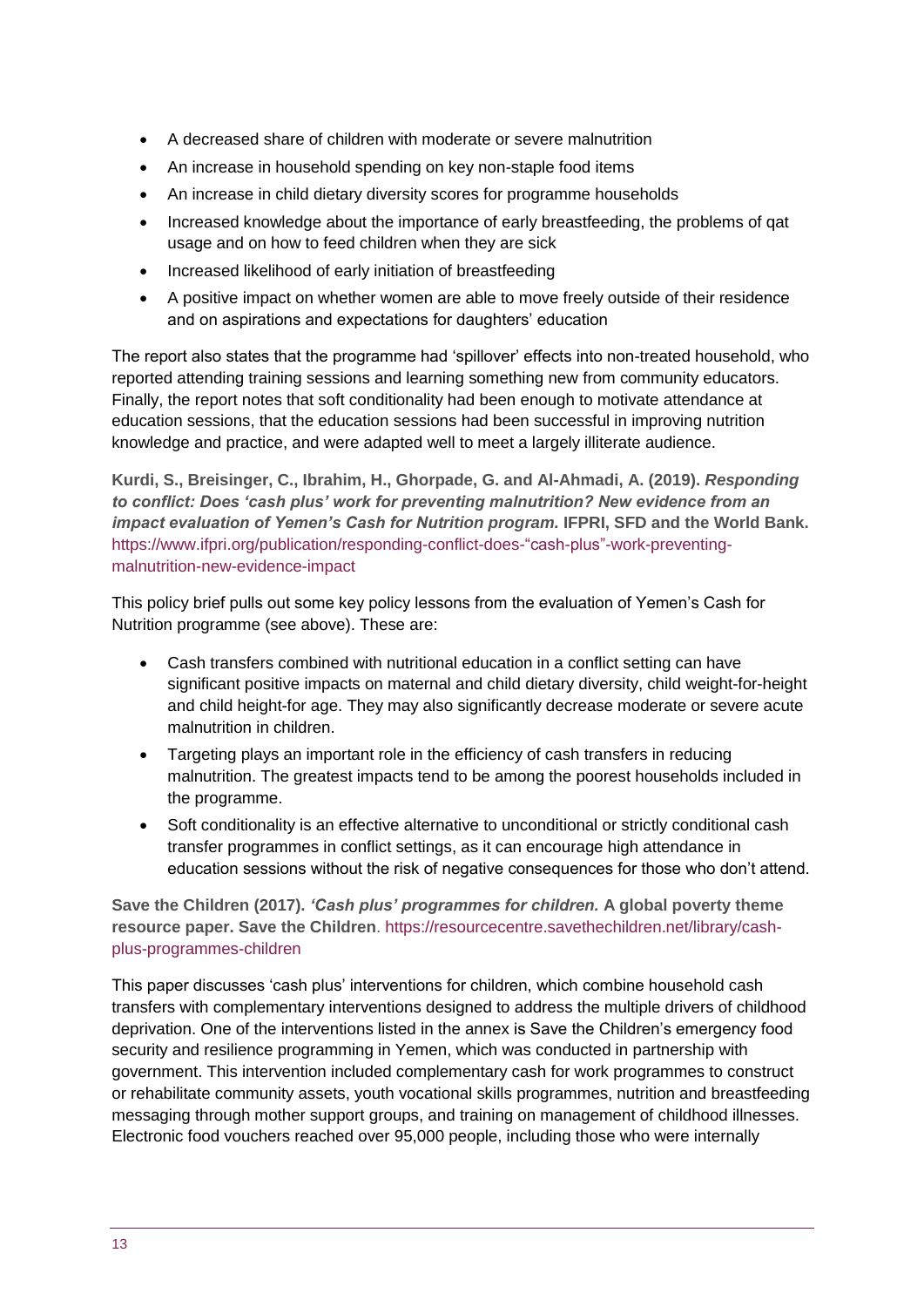displaced, in Dhamar and Sana'a. In the intervention's final year, as the conflict escalated, food voucher conditionality was removed.

#### **Learning from and evaluations of cash for work/assets programmes**

**Singh, N. and Brandolini, G. (2019).** *Enhancing rural resilience in Yemen – Joint programme (ERRY JP). Final evaluation report.* **UNDP, ILO, FAO and WFP.** <https://erc.undp.org/evaluation/evaluations/detail/9385>

This report presents the findings from the final evaluation of the Enhancing Rural Resilience in Yemen (ERRY) Joint programme, which was implemented between 2016-2019 by UNDP, FAO, ILO and WFP and funded by the EU. The programme covered Hajjah and Hodaydah in the north of Yemen and Abyan and Lahj in the south. The aim of the evaluation was to assess the relevance, effectiveness, efficiency, and sustainability of the ERRY 1 programme and its results, and to make recommendations for framing the ERRY 2 strategy and implementation.

One component of the programme was cash for work and assets. This component targeted more than 20,000 vulnerable people (47% women) providing temporary employment and income. The evaluation found that the cash for work and assets component was successful in providing temporary incomes to the community workforce as well as rehabilitating assets such as roads, agricultural land, and health and education facilities. However, the work offered was 'more suited to men', and not always relevant to women's needs. This led to the cash element being extended into more 'female friendly' areas such as handicrafts (p. 53). The report recommends that future stages develop a range of women friendly employment ideas, and enhance the diversity of activities to fit with the different backgrounds of women.

The programme was implemented by the UN agencies in partnership with multiple national and local partners. The evaluation found that this allowed flexible targeting and implementation, and a bottom up approach supporting local governance. However, the multi-layered coordination that this involved was at times burdensome and delayed field activities.

### **Studies using evidence collected before 2015**

#### **The context for social protection and cash interventions in Yemen**

**Azaki, A. (2015).** *Social protection and safety nets in Yemen.* **Institute of Development Studies.** 

<https://www.ids.ac.uk/download.php?file=files/dmfile/SocialprotectionandsafetynetsinYemen.pdf>

This report is part of a broader scoping study of social protection programmes in the Middle East and North Africa region, developed with the aim of contributing to the World Food Programme's regional social protection strategy. The report begins with a description of national context followed by an outline of social protection policies, strategies, programmes and safety nets in Yemen, and institutional arrangements for social protection.

Policy documents reviewed include: the Yemen Strategic Vision 2025; Yemen's five year plans; and the Transitional Program for Stability and Development 2012-14. Institutional arrangements for social protection include: government; the safety net network; and non-governmental actors. The safety net network is divided into programmes and try to maintain social cohesion and social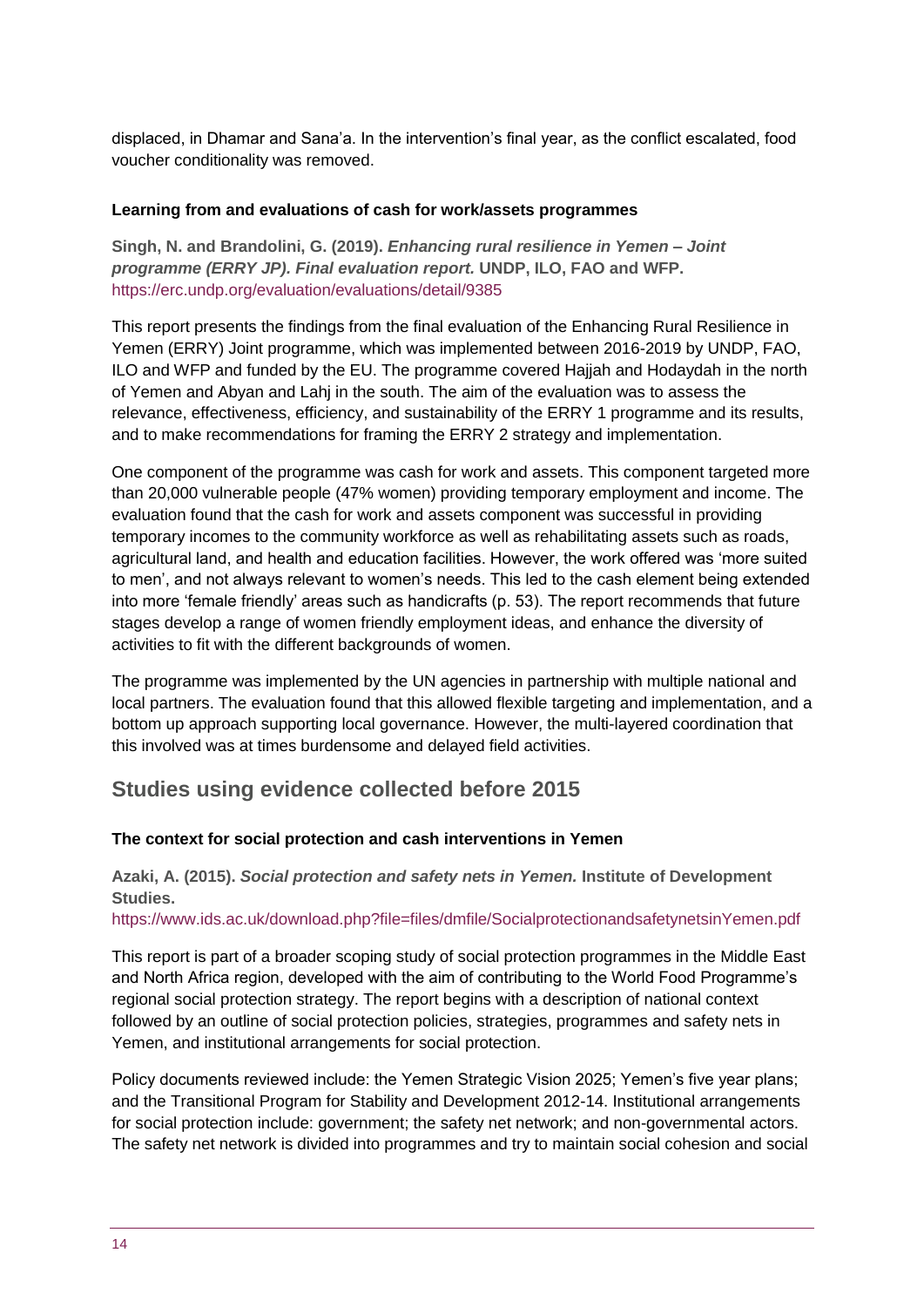balance through insurance and pensions, and programmes that target poor or other marginalised people, including:

- The Social Welfare Fund
- The Social Fund for Development
- The Public Works Project
- The National Program for Productive Families
- The fund for the Care and Rehabilitation of the Disabled

Non-governmental actors discussed include national organisations such as the Yemeni Women's Union and the General Federation of Trade Unions. A range of INGOs active in Yemen are also listed, and there is a section on coordination between these different agencies and national funds and projects.

The report goes on to look at social assistance in greater detail, focusing in more detail at the operations of the Social Welfare Fund, Social Fund for Development, Public Works Project; including coverage, beneficiaries, coordination, major international projects, monitoring and evaluation, institutional development, and limitations and challenges. There is also a section on governmental and non-governmental social protection for internally displaced persons and refugees, and on informal and semi-formal safety nets.

The report concludes that while Yemen, at the time of writing, had made great efforts in developing social policies and programmes, coordination and implementation was weak. There are a range of recommendations. Those related to cash transfers include:

- Design social protection programmes based on the needs of particular communities, taking into account potential assets, tradition and cultural assets, and longstanding livelihoods.
- Plan for more sustainable interventions through the involvement of local authorities and local NGOs, transforming from partnership in planning to partnership in implementation.
- Build a government strategy with donor support to ensure sustainability of social transfer programmes by supporting additional income generating activities for beneficiaries. Conditional transfers could be connected to more income generation activities or training.
- Encourage a participatory approach to encourage feedback from local people and government. Design sustainable activities that involve capacity building and skills training, in addition to emergency food or cash transfer programmes.

**Al-Iryani, L., de Janvry, A. and Sadoulet, E. (2015). 'The Yemen Social Fund for Development: An effective community-based approach amid political instability' in**  *International Peacekeeping* **22 (4) pp. 321-336**. <https://www.tandfonline.com/doi/full/10.1080/13533312.2015.1064314>

This article considers the factors behind the achievements of the Social Fund for Development (SFD) in Yemen. It pulls together the results of three major impact evaluations (conducted in 2003, 2006 and 2009) which revisited the same communities and two consecutive institutional evaluations (conducted in 2009) of the SFD. It also reviews SFD case studies and documents. The authors discuss four factors that were essential in enabling SFD to effectively implement its development interventions: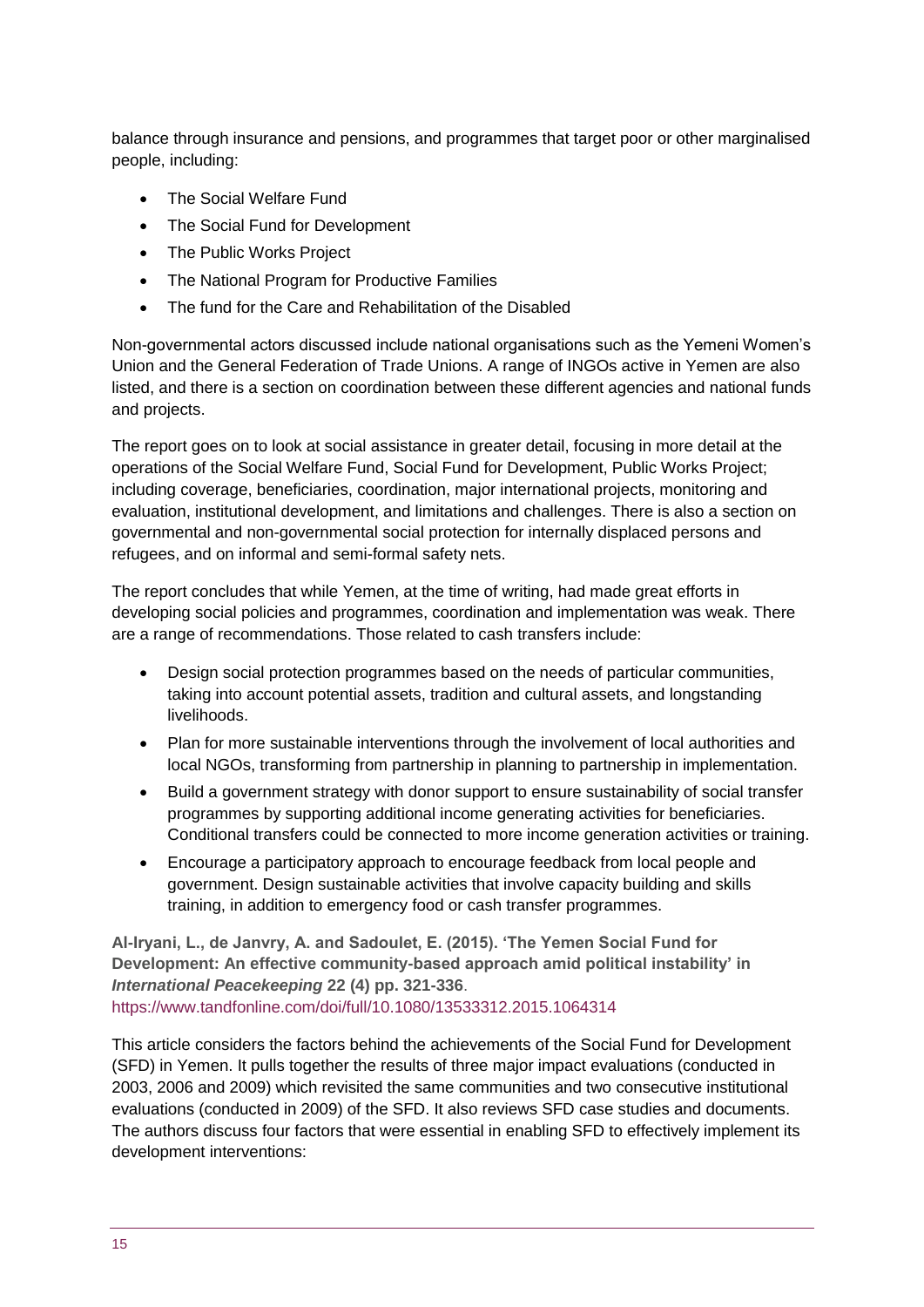- Ownership: A demand driven approach that allows direct links with communities to be established and community ownership of projects
- Trust: The perceived political neutrality of SFD earned the trust of populations and allowed continued access to the most insecure places
- Flexibility: Flexible funding models allowed SFD to respond to the changing needs of communities
- Relevance: The importance and quality of its interventions brought SFD visibility, recognition and support from stakeholders, donors and the government.

The authors also discuss the SFD's functioning after the economic and political crisis in Yemen in 2011, arguing that the SFD provides a useful model of how to deliver social funding in difficult and volatile contexts.

#### **Multi-programme learning and evaluations**

**ACTED (2015).** *Yemen cash programming review***. Agency for Technical Cooperation and Development.** 

[https://www.humanitarianresponse.info/sites/www.humanitarianresponse.info/files/documents/file](https://www.humanitarianresponse.info/sites/www.humanitarianresponse.info/files/documents/files/acted_yemen_cash_programming_review_complete_0.pdf) s/acted\_vemen\_cash\_programming\_review\_complete\_0.pdf

This review of the Agency for Technical Cooperation and Development's (ACTED) cash programming in Yemen looked at the outputs of all cash programming between 2012 and 2015, drawing out lessons learnt and recommendations. During this period, ACTED transferred approximately USD 2.5 million to vulnerable households in Raymah, Al Hudaydah, Al Dhale'e and Ibb through both unconditional and conditional cash and voucher interventions. Recipient households were usually selected on the basis of: low household income; female headed, or containing pregnant or lactating women; elderly or disabled members; or children under five. Many of the projects were implemented prior to the conflict beginning in 2015, but some were still continuing at the time of the review.

The review identified a number of positive impacts of cash transfers in ACTED Yemen's work, including:

- Improvements to dietary diversity
- Protecting against negative coping strategies
- Supporting households in meeting the minimum expenditure basket
- Supporting markets and livelihoods

The review lists a number of recommendations intended to inform future cash programming, including:

- Continue to target the most vulnerable households to receive cash
- Agencies should coordinate to establish cross-sector minimum expenditure baskets and agree the level of coverage
- Cash or voucher interventions must account for the feasibility, security and cost of recipients reaching markets
- When vouchers are used, vendors must be carefully selected and trained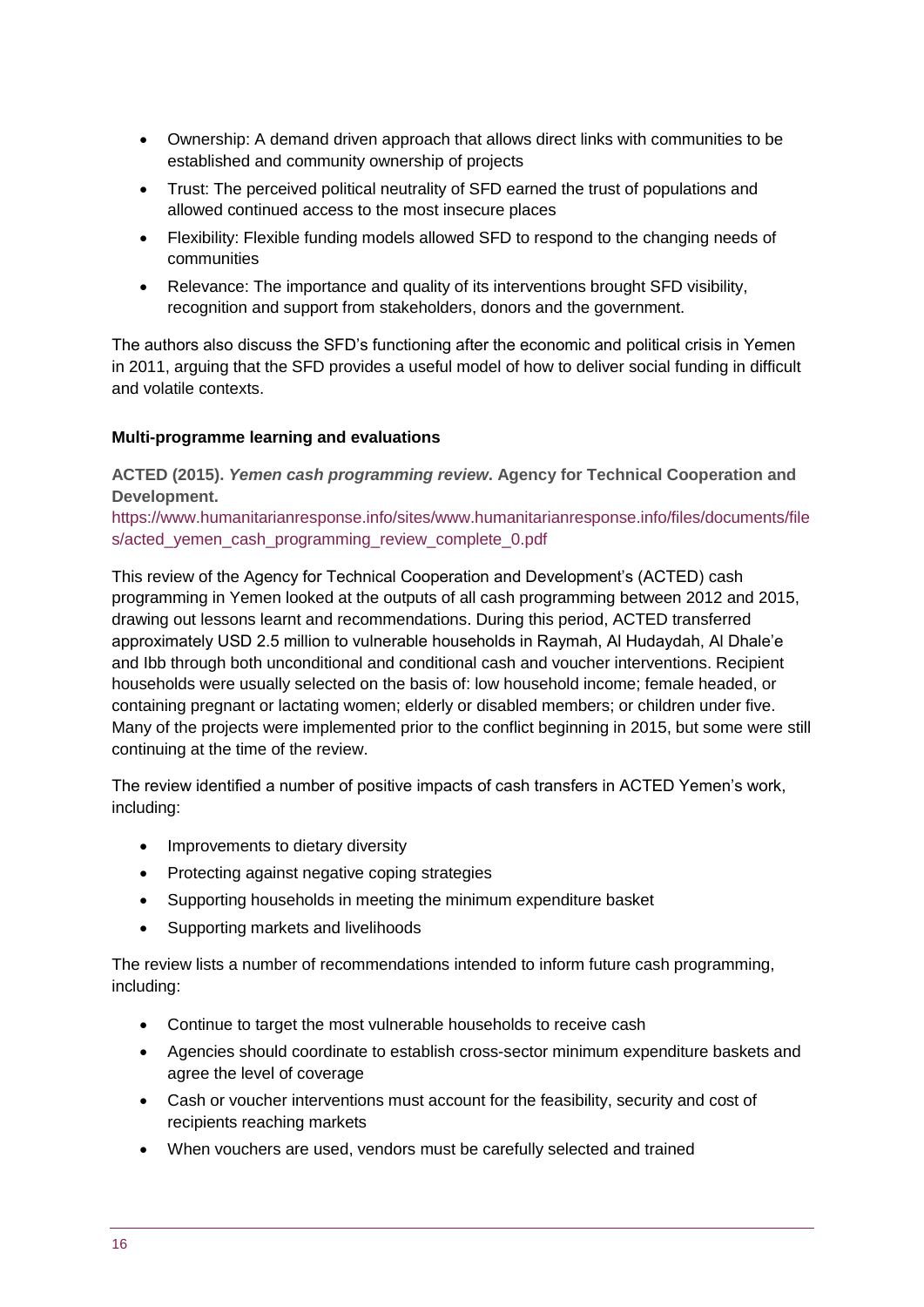- Conditional work or training activities must allow people to continue with their own livelihoods, home duties and childcare
- Regular monitoring and evaluation activities should be built into all stages of implementation

#### **Learning from and evaluations of cash and voucher programmes**

**Bagash, T., Pereznieto, P. and Dubai, K. (2012).** *Transforming cash transfers: Beneficiary and community perspectives on the Social Welfare Fund in Yemen.* **ODI***.*  <https://www.odi.org/sites/odi.org.uk/files/odi-assets/publications-opinion-files/8246.pdf>

This paper on the Social Welfare Fund (SWF) in Yemen was part of a larger, multi-country study exploring the perceptions of beneficiaries, non-beneficiaries and programme implementers of non-conditional cash transfers. It includes an overview of the Yemen country context, and has sections on: the SWF programme mechanics and governance; community perceptions of vulnerability and coping strategies; knowledge and perceptions of programme implementation; how the transfers are used by recipients; and programme accountability (including views on conditionalities). Key findings are:

- The vulnerability analysis revealed that catastrophic spending on health as a result of high levels of morbidity was the most challenging vulnerability facing beneficiaries and nonbeneficiaries.
- There was a general lack of knowledge about the programme and its operations among both beneficiaries and non-beneficiaries.
- The current value of cash assistance was low.
- There was a growing demand for scaling up coverage.
- Officials, stakeholders and donors at national level recognised that coverage was not great enough to make a sizeable impact on poverty at national level.

The report includes a collection of short-term and medium-term recommendations, including:

- Improve access to knowledge and information about the programme at different levels.
- Technical assistance by donors should support the SWF to set up independent grievance procedures and develop a beneficiary charter.
- There should be an increase in resource allocations to support large households, using poverty more systematically as the main eligibility criterion.
- Coverage should be increased to include currently excluded groups that face severe poverty and destitution, such as marginalised ethnic groups, other economically insecure and disadvantaged groups, young people living in poverty and very low-income families.
- The current criteria and targeting methods should be reviewed and updated building on European Union (EU) and World Bank initiatives with the SWF in consultation with donors.
- SWF officials should coordinate with other social service providers, particularly government agencies at district level, to identify gaps and ensure complementary services are implemented.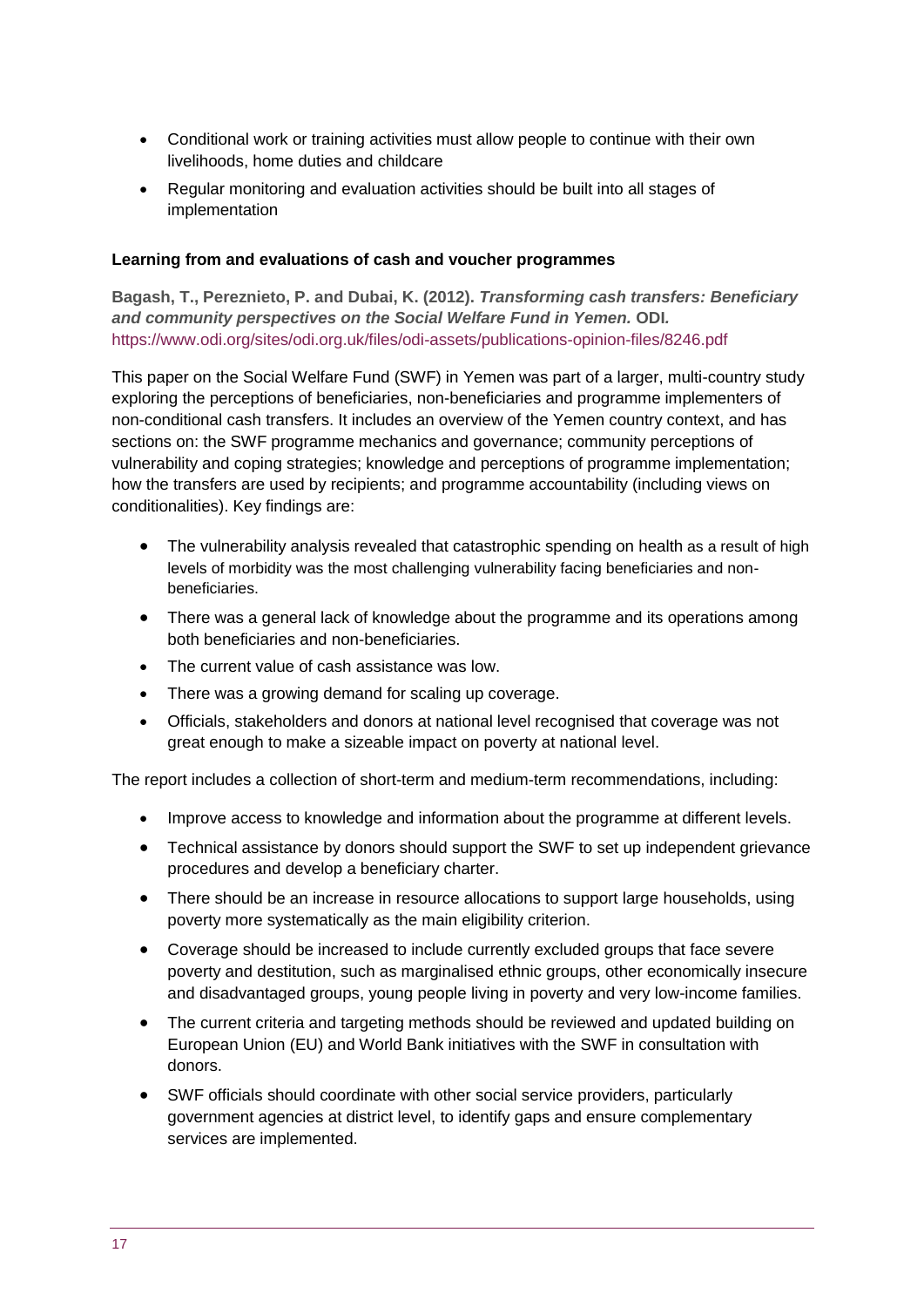- Multi-agency coordination should promote improved access to work and income generation opportunities through complementary programmes and other initiatives in the public or private sector.
- The delivery of cash transfers should be improved through regularity of payments and the establishment of a transparent bidding process with intermediaries based on their capacity and reach.
- The SWF should establish and maintain a nationwide comprehensive electronic management information system to enable registration and monitoring of all beneficiaries of social protection programmes.
- A collaborative agenda for action should be established to promote inclusive social protection as key to social cohesion and stability.

**Ecker, O., Maystadt, J. and Guo, Z. (2019).** *Can unconditional cash transfers mitigate the impact of civil conflict on acute child malnutrition in Yemen? Evidence from the National Social Protection Monitoring Survey.* **IFPRI**. [https://www.ifpri.org/publication/can](https://www.ifpri.org/publication/can-unconditional-cash-transfers-mitigate-impact-civil-conflict-acute-child-malnutrition)[unconditional-cash-transfers-mitigate-impact-civil-conflict-acute-child-malnutrition](https://www.ifpri.org/publication/can-unconditional-cash-transfers-mitigate-impact-civil-conflict-acute-child-malnutrition)

This paper considers the detrimental impact of conflict on acute child nutrition in Yemen, before assessing the mitigation effect of the Social Welfare Fund (SWF) national cash transfer programme. Using data from the 2012-2013 National Social Protection Monitoring Survey, the analysis suggests that unconditional cash transfers can be an effective tool in situations of complex emergencies, mitigating the detrimental impact of civil conflict on child nutritional status. Regular transfer payments increase this mitigation effect, as beneficiary households can smoothen their food consumption and other demands that impact on child nutrition if the assistance they receive is regular.

**Jones, N., Abu-Hamad, B., Pereznieto, P. and Sylvester, K. (2016). 'Transforming cash transfers: Citizens' perspectives on the politics of programme implementation' in** *Journal of Development Studies* **52 (8) pp. 1207-1224**. <https://www.tandfonline.com/doi/full/10.1080/00220388.2015.1134772>

This paper looks at the political economy factors shaping governance and social accountability processes in three unconditional cash transfer programmes in conflict-affected areas, including the Social Welfare Fund in Yemen, using beneficiary and citizen perception data from 2012. The three case studies showed that there is interest in and demand for greater beneficiary involvement in programme governance and oversight. There was also a desire for mechanisms to be embedded within cash transfer programmes to increase accountability and transparent ways of working. The authors argue that in Yemen, where funding for social transfers is heavily dependent on donors, national government commitment is not strong, and citizen trust is low, it is important to tackle the risk of politicised distribution of transfers and clientelistic practices.

**Pavanello, S. (2013).** *DFID-funded emergency food security project in Taiz, Lahj and Hajjah governorates of Yemen. End of project evaluation report.* **DFID.**  [https://assets.publishing.service.gov.uk/government/uploads/system/uploads/attachment\\_data/fil](https://assets.publishing.service.gov.uk/government/uploads/system/uploads/attachment_data/file/347874/Eval-Yemen-Emergency-Food-Security-Response-Part2.pdf) [e/347874/Eval-Yemen-Emergency-Food-Security-Response-Part2.pdf](https://assets.publishing.service.gov.uk/government/uploads/system/uploads/attachment_data/file/347874/Eval-Yemen-Emergency-Food-Security-Response-Part2.pdf)

This independent end of project evaluation covers a DFID-funded Save the Children International emergency project in Yemen in 2012 and 2013, in the Taiz, Lahj and Hajjah governorates. The aim of the evaluation was to assess to what degree the project has been successful in achieving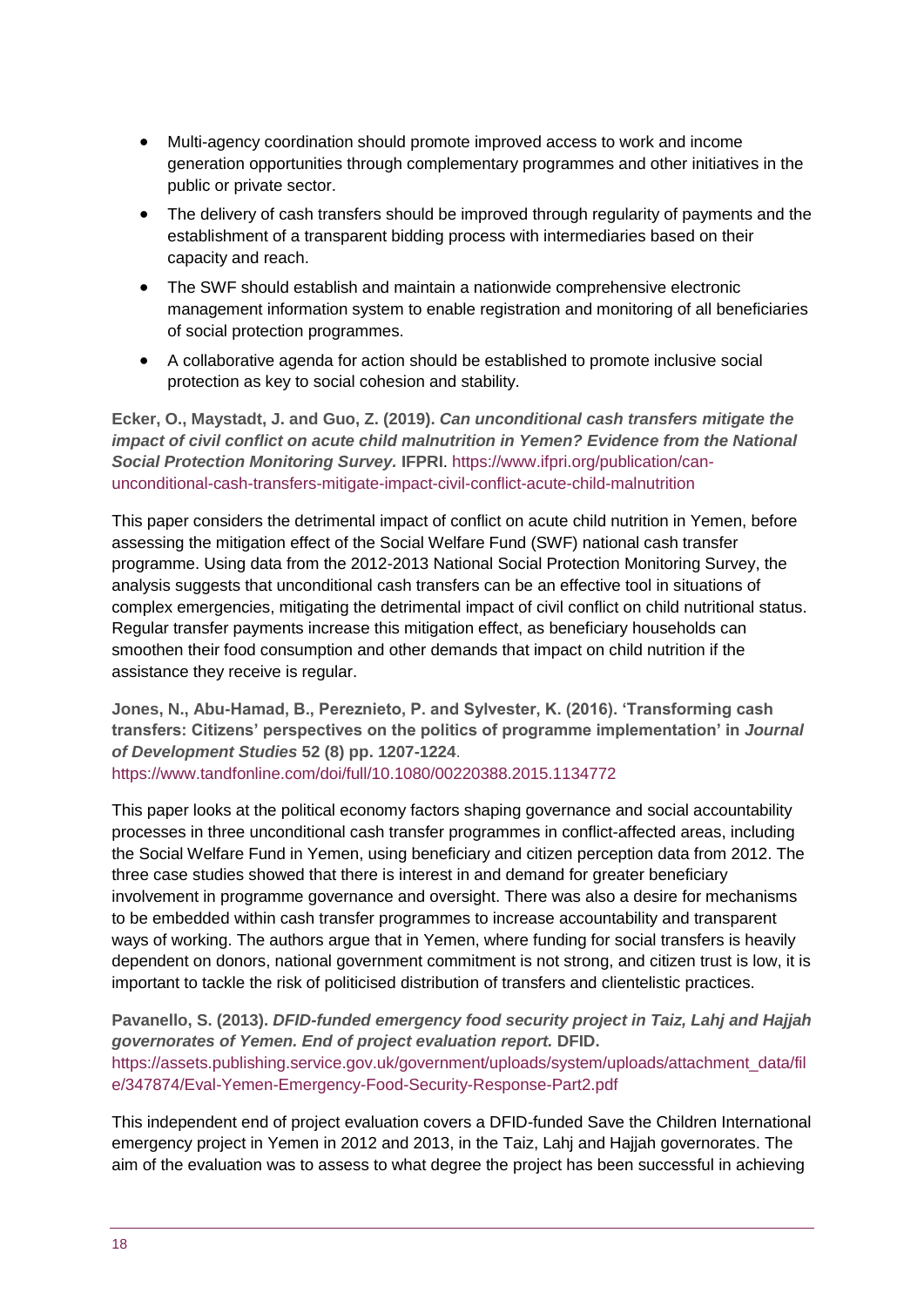its objective of improving household food security in Taiz, Lahj and Hajjah, and to investigate how relevant and appropriate the modalities of vouchers and cash in relation were in the contexts in which they were used.

The aim of the project was to improve rural household food security through food vouchers and unconditional cash transfers to women/mothers. Cash was distributed via local banks and post offices, and food vouchers were distributed at local points such as schools. The qualitative research conducted as part of the evaluation found that the project had a 'positive, albeit temporary, effect on households' dietary diversity and welfare' (p. 23), whereas the findings of the quantitative research was less definitive. Overall the evaluation found that the basic conditions for implementing a cash based response to worsening food security were in place, and that the food and cash transfers were in line with local needs and beneficiaries' preferences. However, there were some challenges to relevance and appropriateness, including the short term, six-month time period, and the decision to roll out activities in areas where need was not greatest. In addition, some community level tensions around targeting and eligibility were identified, driven by general perceptions of exclusion errors. Recommendations arising from the evaluation include:

- Ensure that contextual assessments guide the design and implementation of project activities.
- Ensure that the choice of transfer modality, items redeemable by vouchers, and costefficiency considerations are tied to and in line with project objectives.
- Strengthen data collection and analysis.
- Invest in communication and awareness-raising efforts with programme beneficiaries and communities.
- Ensure that a cohesive approach of engagement with the SWF is developed, from country office to field offices.
- Donor funded initiatives should move away from short-term emergency interventions to longer-term responses, backed by longer-term funding mechanisms.
- If future initiatives targeting women include conditions, ensure they are premised on the understanding of women's multiple daily tasks and responsibilities.
- Build upon the project experience to include marginalised communities, and consider integrating food security and livelihoods interventions with protection.

**Schwab, B. (2018).** *Comparing the productive effects of cash and food transfers in a crisis setting: Evidence from a randomised experiment in Yemen.* **UNICEF Office of Research – Innocenti Working Paper.** [https://www.unicef-irc.org/publications/965-comparing-the](https://www.unicef-irc.org/publications/965-comparing-the-productive-effects-of-cash-and-food-transfers-in-a-crisis-setting-evidence.html)[productive-effects-of-cash-and-food-transfers-in-a-crisis-setting-evidence.html](https://www.unicef-irc.org/publications/965-comparing-the-productive-effects-of-cash-and-food-transfers-in-a-crisis-setting-evidence.html)

This paper presents the findings of research looking at a food assistance intervention implemented by the World Food Programme in rural Yemen in 2011 and 2012. Cash transfers were made in the context of sporadic violence, civil unrest and uncertainty, but before the onset of full-scale conflict. The study found that cash transfers had a positive impact on small livestock acquisition, while food transfers positively affected the likelihood that farming households would plant cash crops. The author argues that the findings highlight the importance of the role of expectations in the productive potential of assistance, especially in crisis settings, where present needs are combined with substantial future uncertainty, as individual shocks and market conditions create a volatile, unpredictable environment.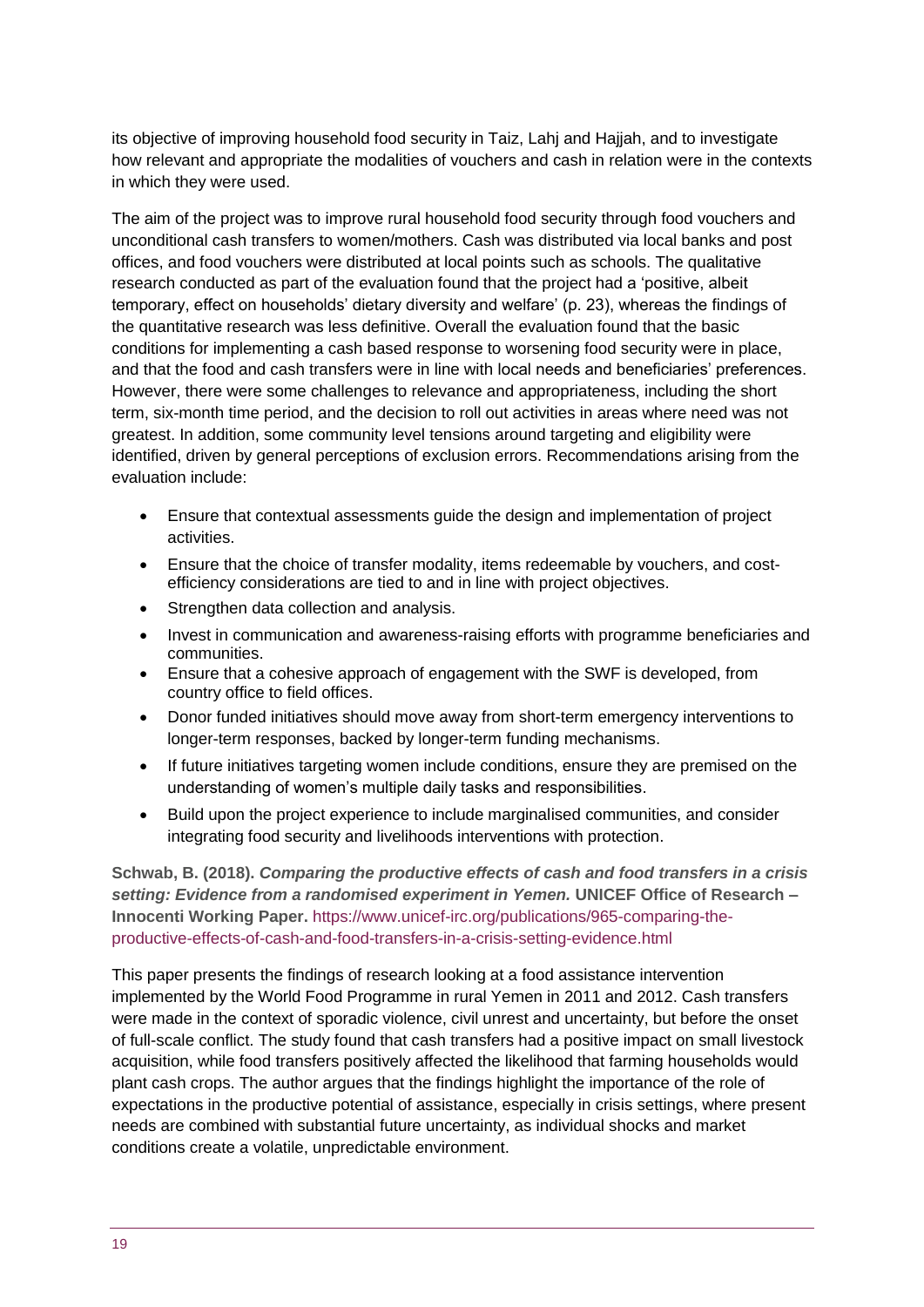**Whitehead, J. (2013).** *The Yemen cash transfer programme: How Oxfam used social welfare fund lists and the Post Office system to distribute funds and rebuild donor trust.*  **Oxfam**. [https://policy-practice.oxfam.org.uk/publications/the-yemen-cash-transfer-programme](https://policy-practice.oxfam.org.uk/publications/the-yemen-cash-transfer-programme-how-oxfam-used-social-welfare-fund-lists-and-302274)[how-oxfam-used-social-welfare-fund-lists-and-302274](https://policy-practice.oxfam.org.uk/publications/the-yemen-cash-transfer-programme-how-oxfam-used-social-welfare-fund-lists-and-302274)

This case study outlines Oxfam's partnership with the Social Welfare Fund (SWF) and the Post Office in Al Hodeidah, Yemen, to deliver cash transfers to vulnerable households in 2011. The partnership aimed to:

- Demonstrate whether or not SWF beneficiary lists were still accurate.
- Demonstrate that INGOs could deliver in a challenging context and counter concerns about how difficult it was to spend donor funds in Yemen at the time.
- Show that the modality of delivery for cash distribution (Post Offices) could deliver at speed and with greater reach than previously attempted.
- Encourage other INGOs to use cash transfers as an appropriate response to crisis.

The pilot stage of the project highlighted some problems. Travel costs for beneficiaries were too high and beneficiaries were spread over too diverse an area. Building relationships with local and national Post Office and SWF staff took work, and the SWF list had not been updated for some time. However, a complaints mechanism was set up which helped with any exclusion errors, and partnering with the SWF ensured that the lists could be updated and verified as part of the project. The case study lists the direct and indirect benefits of the project, which include:

- 100 percent of beneficiaries received their cash transfers on time, and 98 percent spent a portion of the money on food.
- The project strengthened the local credit system.
- Women were able to prioritise their families' needs; this gave them dignity of choice.
- Aid from donors increased, notably from DFID and ECHO.
- The programme was scaled up to other governorates.
- <span id="page-19-0"></span>• Other INGOs began cash programming.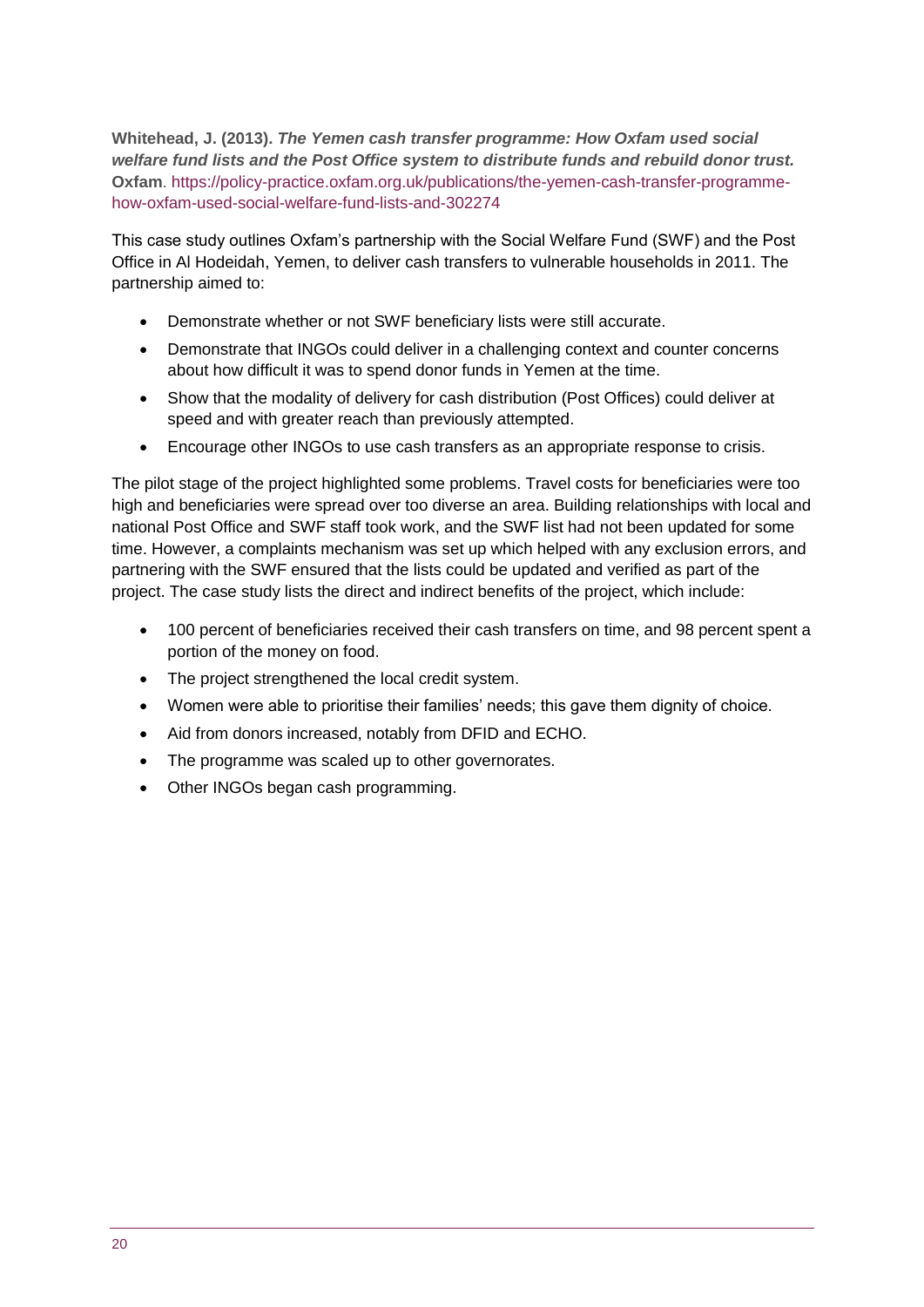# **3. Additional references**

Al-Nabhnai, S. (2017). *Youth economic empowerment project (YEEP) phase 2 and women economic empowerment project (WEEP) Republic of Yemen: Terminal evaluation report*. UNDP.

Bastagli, F., Hagen-Zanker, J., Harman, L., Barca, V., Sturge, G., Schmidt, T. and Pellerano, L. (2016). *Cash transfers: What does the evidence say?* ODI. <https://www.odi.org/sites/odi.org.uk/files/resource-documents/10749.pdf>

CaLP (2017). *Glossary of cash transfer programming (CTP) terminology.* Cash Learning Partnership. [http://www.cashlearning.org/downloads/calp-updated-glossaryfinal-august-](http://www.cashlearning.org/downloads/calp-updated-glossaryfinal-august-2017update.pdf)[2017update.pdf](http://www.cashlearning.org/downloads/calp-updated-glossaryfinal-august-2017update.pdf)

DFID. (2011). *Cash transfers evidence paper*. DFID. [https://webarchive.nationalarchives.gov.uk/+/http:/www.dfid.gov.uk/Documents/publications1/cas](https://webarchive.nationalarchives.gov.uk/+/http:/www.dfid.gov.uk/Documents/publications1/cash-transfers-evidence-paper.pdf) [h-transfers-evidence-paper.pdf](https://webarchive.nationalarchives.gov.uk/+/http:/www.dfid.gov.uk/Documents/publications1/cash-transfers-evidence-paper.pdf)

Hagen-Zanker, J., Pellerano, L., Bastagli, F., Harman, L., Barca, V., Sturge, G., Schmidt, T. and Laing, C. (2017). *The impact of cash transfers on women and girls: A summary of the evidence.*  ODI.<https://www.odi.org/publications/10749-impact-cash-transfers-women-and-girls>

ISC [Insight Source Centre]. (2020). *Taking enterprise development for women empowerment to scale: Women in enterprise phase 2 final evaluation.* CARE Yemen. <http://www.careevaluations.org/evaluation/women-in-enterprise-phase-ii-final-evaluation/>

Roelen, K., Devereux, S. Abdulai, A., Martorano, B., Palermo, T. and Ragno, L. (2017). *How to make 'cash plus' work: Linking cash transfers to services and sectors.* Office of Research – Innocenti Working Paper. UNICEF. [https://www.unicef-irc.org/publications/915-how-to-make](https://www.unicef-irc.org/publications/915-how-to-make-cash-plus-work-linking-cash-transfers-to-services-and-sectors.html)[cash-plus-work-linking-cash-transfers-to-services-and-sectors.html](https://www.unicef-irc.org/publications/915-how-to-make-cash-plus-work-linking-cash-transfers-to-services-and-sectors.html)

World Food Programme (2020) *Yemen situation report, March 2020*. WFP. <https://www.wfp.org/publications/yemen-0>

## **Acknowledgements**

We thank the following experts who voluntarily provided suggestions for relevant literature or other advice to the author to support the preparation of this report. The content of the report does not necessarily reflect the opinions of any of the experts consulted.

- Benjamin Schwab, Kansas State University
- Keetie Roelen, Institute for Development Studies
- Luke Harman, Save the Children
- Pierluigi Sinibaldi, Save the Children
- Yashodan Ghorpade, World Bank

### **Suggested citation**

Birchall, J. (2020). *Cash transfers and cash plus interventions in Yemen since 2015: An annotated bibliography.* K4D Helpdesk Report 792. Brighton, UK: Institute of Development Studies.